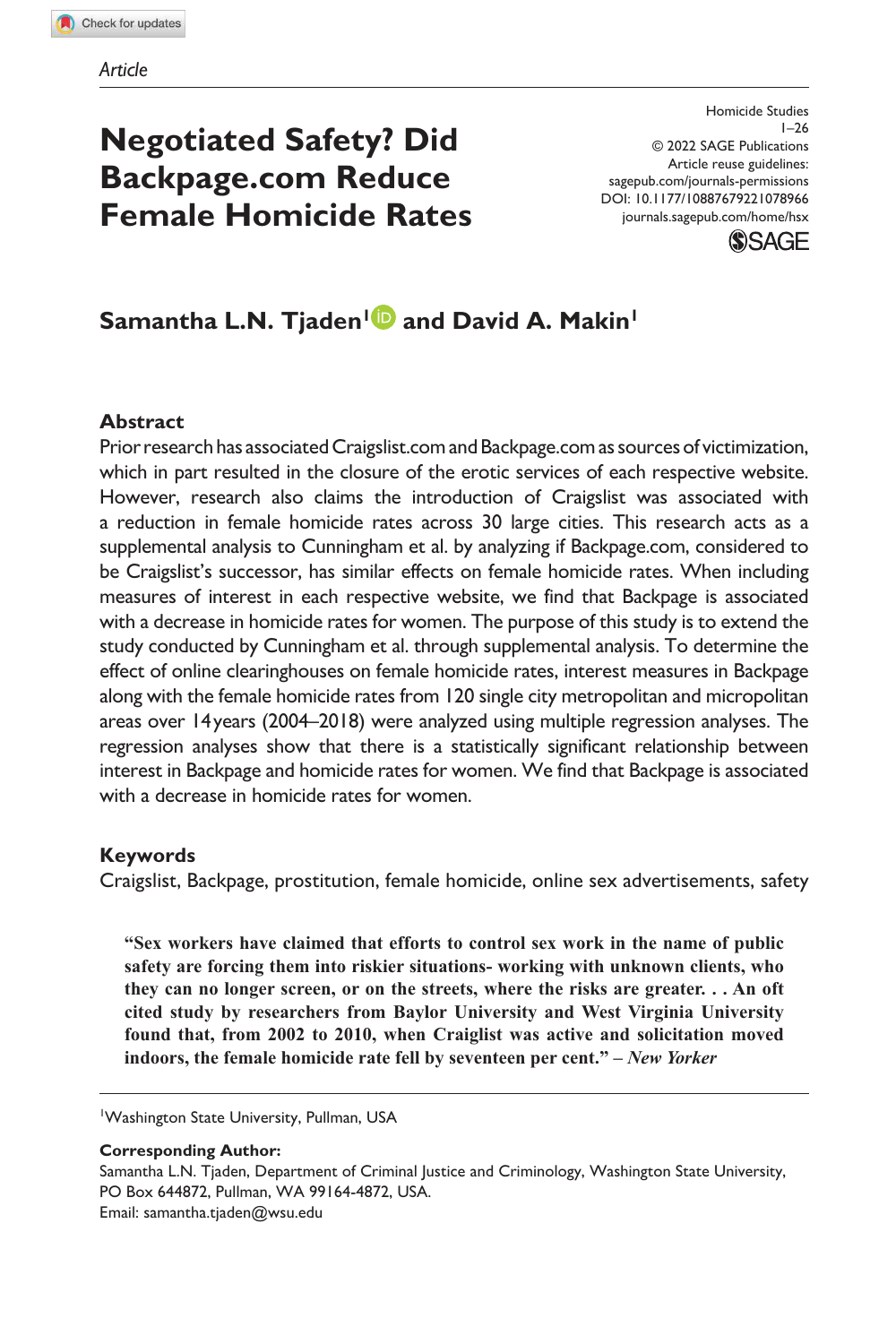In 2015, Dwinell and O'Ryan (2015) published an article with the Boston Herald highlighting the growing concerns by elected officials on the use of online advertisements for sexual purposes, specifically the use of Backpage. The concern occurred after the murder of a female prostitute by two clientele who contacted her via Backpage. This incident added to a growing list in which either the client or the prostitute is robbed or assaulted because of connections made thru Craigslist or Backpage (Dwinell & O'Ryan, 2015). In a statement made about the use of Backpage, Attorney General Maura Healey stated: "These websites facilitate crime, such as human trafficking" (Dwinell & O'Ryan, 2015). In the same article, Eugene O'Donnell, Ph.D. of John Jay College of Criminal Justice of New York, was quoted

*"It's a superhighway for suspects to connect with potential victim..there is a huge capacity for fundamentally bad people to go out and meet people who underestimate the risks they're taking. . .the platform has to be held accountable." (Dwinell & O'Ryan, 2015).*

Amid growing pressure for governmental response to the rising concern of human trafficking by anti-trafficking advocates (Musto et al., 2021)—specifically, trafficking for the purposes of sex, and lack of accountability for online web advertisement companies, in April 2018, the United States federal government passed a federal antitrafficking bill: Allow States and Victims to Fight Online Sex Trafficking Act (FOSTA) and Stop Enabling Sex Traffickers Act (SESTA), known collectively as FOSTA-SESTA. FOSTA-SESTA provides the legal ability to hold websites who knowingly facilitate sex trafficking criminally accountable (Peterson et al., 2019) by providing the U.S. Department of Justice the ability to shut down Backpage and similar websites (Feifer et al., 2019). Supporters of FOSTA- SESTA argue that it is needed, as sex trafficking is often conducted using online platforms to contact clientele and marketing women and children for the purposes of sexual exploitation (Dalton, 2012; Judge, 2018; Makatche, 2013; O'Brien, 2017; Weitzer, 2019).

Non-supporters claim the targeting and closure of the adult erotic review sections in Craigslist and Backpage makes the profession more dangerous for its male and female workers (Peterson et al., 2019; Weitzer, 2019; Wissex Work, n.d). Citing the findings of a study conducted by Cunningham et al. (2017), non-supporters argue the use of online websites, like Backpage and Craigslist, improved safety for prostitutes, including reducing risk of homicide (Feifer et al., 2019). Specifically, Cunningham et al. (2017, 2019) found the use of Craigslist and its adult erotic review services was associated with the reduction of the female homicide rate by 10% to 17.4%. Based on these findings, the researchers argued that online web advertisements by sex workers for business transactions reduces the risk of violence to sex workers (Cunningham et al., 2017, 2019). Even with its widespread use and dissemination, Cunningham et al.'s (2017) study is not without its critiques, with claims of methodological flaws based on a failure to link online prostitution and declining homicide rates among other criticisms (Feifer et al., 2019).

Despite over a decade of research on websites like Backpage and Craigslist, little is known about the long-term effect of online web advertisements on the safety of sex workers. Moreover, the most known study suggesting decreases in violence was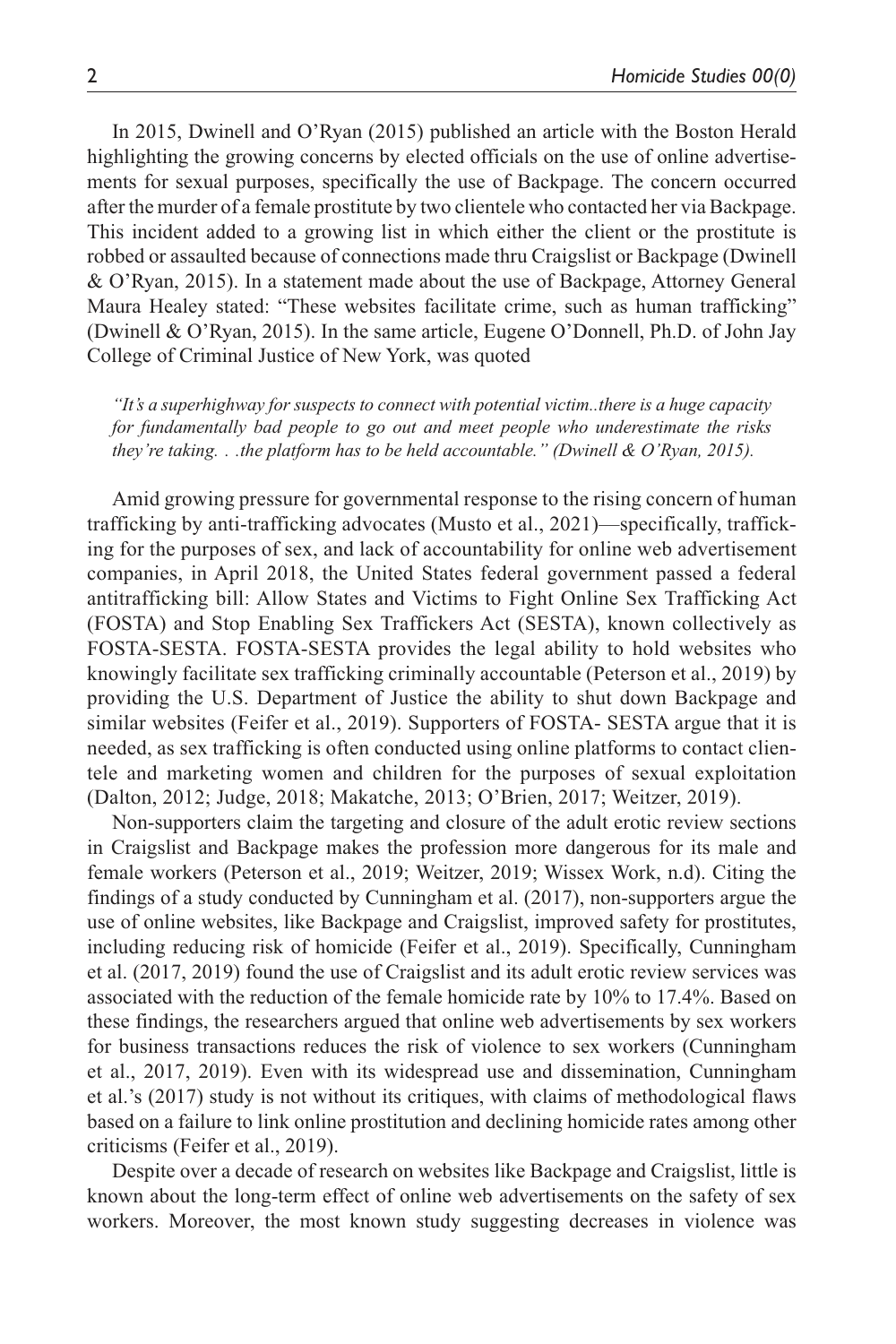limited to Craigslist, whose adult erotic review sections was completely shut down in 2010. It could be assumed that this rate would remain constant and would be similar in other online clearinghouses like Backpage, which has been referred to as Craigslist's successor for adult erotic reviews. However, this assumption needs to be empirically supported especially as it is being utilized as an argument against policies like FOSTA-SESTA.

### **Literature Review**

Prostitution is commonly defined as the exchange or commodification of the human body for sexual purposes in exchange for something of value (Cunningham & Shah, 2018; Dalla, 2002; Decker et al., 2013; Monto, 2004; Murphy, 2010). Typically, street prostitution or "street walkers," the lowest level of the hierarchy (Weitzer, 2005), are sex workers who physically advertise their services often by standing on a corner or walking down a street making direct contact with potential consumers. In comparison, indoor prostitution involves the use of a legitimate business to serve as the face or cover of the prostitution enterprise preventing detection by legal authorities (Monto, 2004). Within the hierarchy, while rated higher than "street walkers," indoor sex workers at massage parlors are ranked the lowest followed by workers at brothels and strip clubs, escorts, and finally at the top of the hierarchy, independent call girls (Weitzer, 2005). The hierarchy also influences the level of safety and protections based on the type of sex work (Dalla, 2002; Decker et al., 2013; O'Doherty, 2011; Raphael & Shapiro, 2004). The highest risk of violence is the most associated with street prostitution, with the leading cause of death in sex workers being homicide (Beckham & Prohaska, 2012; Brewer et al., 2006; Chan & Beauregard, 2019). It is estimated that in the United States, female sex workers (cis-gendered) are 18 times more likely to be killed as a result of their profession compared to their non-sex work counterparts (Cunningham et al., 2018; Potterat et al., 2004).

There are characteristics of the urban, metropolitan environment that have been associated with a higher sex worker presence (Lopez et al., 2020). Researchers have established a relationship between the presence of high volume transportation routes, hubs connecting these routes, and prostitution (Fredericks, 2016; Lopez et al., 2020; Makin & Bye, 2018; Schauer & Wheaton, 2006). The high volume of transportation hubs in a location is associated with spatial mobility. While there are many definitions and understandings of spatial mobility, for this paper, spatial mobility is the movement or ability to move between different locations (Kellerman, 2018). One aspect associated with areas that had high prostitution arrests were the high rate of commuters and tourism, examples of spatial mobility.

The presence of ports, highways, and airports, among other avenues of transportation, contribute to the mobility aspect of being transient (Lopez et al., 2020). Makin and Bye (2018) mapped search query interest in Backpage to the interstate system. Results of this mapping established, what they referred to as "interest corridors," which aligned with known prostitution hotspots associated with human trafficking and sex trafficking (Makin & Bye, 2018). Interest corridors included Highway I-35, which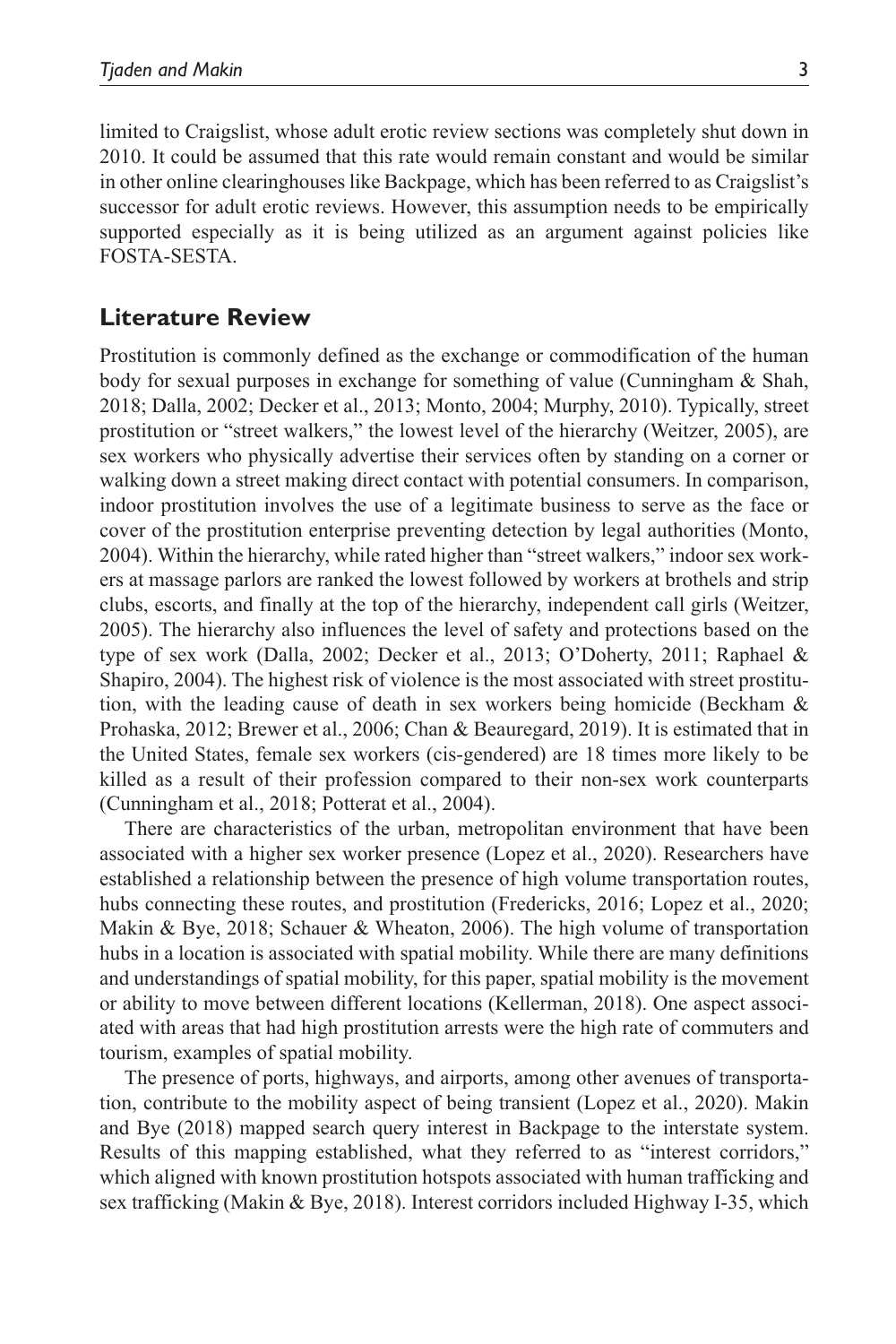runs from San Antonio, Texas to Wichita, Kansas as well as I-10 which runs from Texas, connecting with I-35 in San Antonio, to Georgia. These findings were further documented in a study conducted by Lopez et al. (2020) finding that counties and cities containing or are close to military installations, tourism, transportation corridors have higher prostitution arrests (Lopez et al., 2020). The presence of high-profile events, like sporting events and conventions which are tied with tourism, has been found to increase interest in prostitution and consumer demand (Farley et al., 2014), albeit with mixed support (Fredericks, 2016; Latonero, 2011).

Given that a relationship between locations with high spatial mobility and the presence of sex workers, we could assume that these same locations would also have higher rates of violence as well. Studies conducted by Hollis (2016) and Paloyo et al. (2014) show that rates of violence were higher in areas with the military, the presence of the military in cities could impact rates of violence in part due to the popularity of prostitution (Potterat et al., 1990) as well as its mobility and transient status, which has been shown to have a relationship with prostitution (Hollis, 2016; Lopez et al., 2020; Paloyo et al., 2014).

### **Female Homicide**

Prior studies of homicide victimization indicate that in locations where male homicide rates are high, female homicide rates will also be high (Lee & Stevenson, 2006; Pizarro et al., 2010; Steffensmeier & Haynie, 2000a, 2000b), albeit more information exists about male homicide rates (offending and victimization) (Pizarro et al., 2010; Steffensmeier & Haynie, 2000a, 2000b). There are many theories that have been posited to explain female homicide victimization. Feminist theories argue that female homicide is associated with their economic, legal, education, and occupational status within a patriarchal society (Pizarro et al., 2010; Vieraitis et al., 2008), with specific focus of absolute status of women and gender inequality (Vieraitis et al., 2008). The Ameliorative hypothesis (Whaley & Messner, 2002) argues that violence toward women is more prevalent and accepted in areas where women are considered to be of lower social status to men (Pizarro et al., 2010; Vieraitis et al., 2015; Whaley & Messner, 2002; Xie et al., 2012) while the Backlash Hypothesis argues that increased gender equality creates a threat for males and therefore, increases the risk of violence (Vieraitis et al., 2015; Xie et al., 2012), although it should be noted that studies have shown a non-significant relationship for gender equality and female homicide victimization (Chon, 2016; Pizarro et al., 2010; Vieraitis et al., 2008). Another theory, Routine Activities Theory seeks to explain female homicide victimization through the impact of socioeconomic status (Chon, 2016; Pizarro et al., 2010; Vieraitis et al., 2008) and offender-victim relationships (Xie et al., 2012).

While the majority of research findings are related to male homicides, approximately 25% of all homicide victims are female (Taylor & Jasinski, 2011) and is considered to be one of the leading causes of death for women under 44 years of age (Petrosky et al., 2017). In data gathered through the CDC National Violent Death Reporting System (NVDRS), non-Hispanic Black women had the highest rate of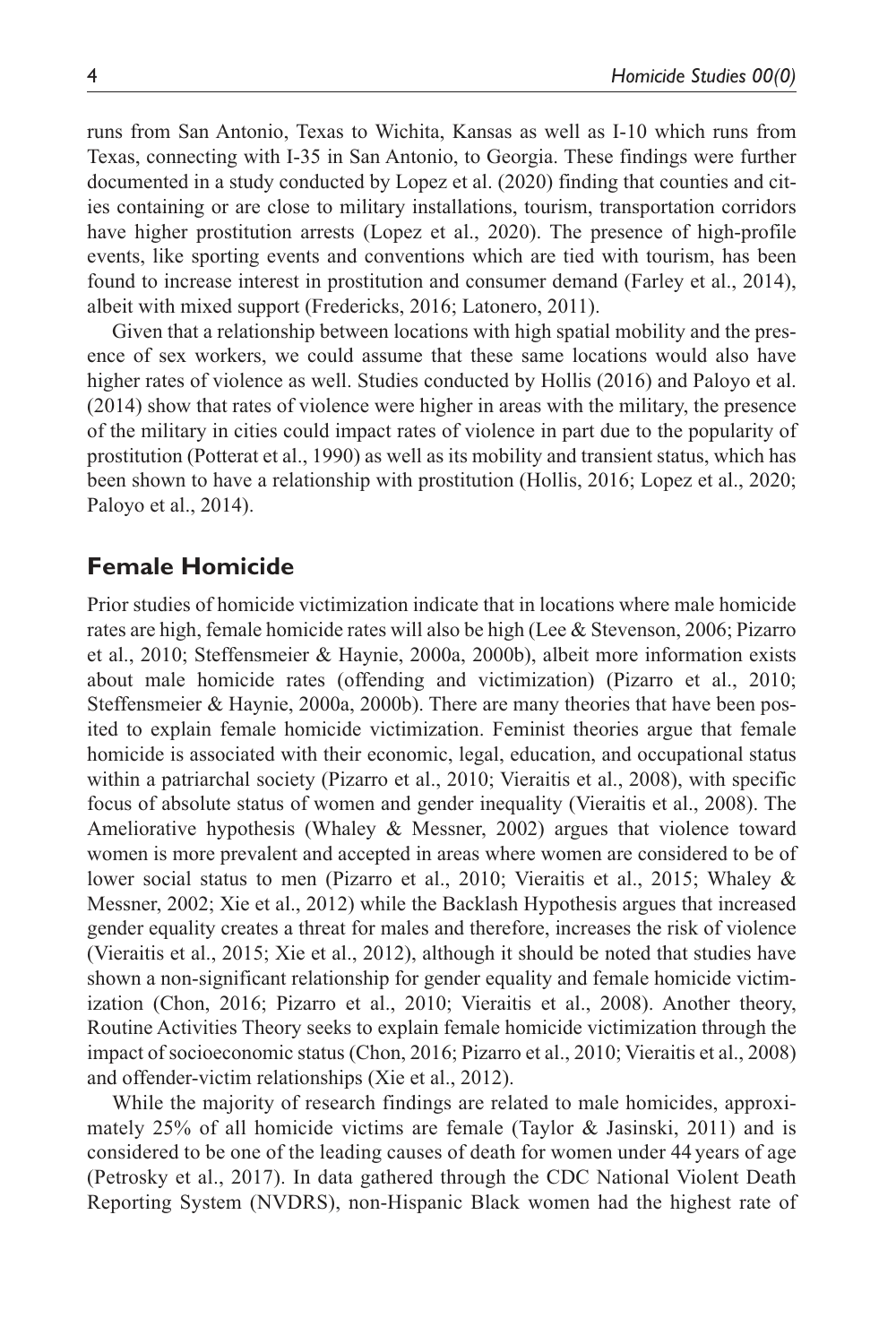homicide deaths (4.4 per 100,000), followed by American Indian/Alaska Native women, Hispanic women, non-Hispanic White women, and then Asian/Pacific Islander (Petrosky et al., 2017). At the community level, increased rates of violence, including homicide, have been found in large cities (Haynie & Armstrong, 2006). In particular, violence has been associated in cities with high levels of social disorganization (disadvantage, inequalities, and deindustrialization) (Haynie & Armstrong, 2006). These finding are especially challenging when considering sex workers. Many of the women who engage in "street level" prostitution, the most dangerous form of sex work, are from lower socio-economic status, are often minorities, and typically lack educational skills and job training that would allow them to seek other sources of employment (Monroe, 2005; Monto, 2004; Murphy, 2010). According to arrest data gathered by NIBRS in 2005, 59.8% of sex workers were white, 37.5% African American, and 2.1% Asian, although no mention is made on how Hispanic sex workers were measured (Cunningham & Kendall, 2011), although it is important to note that 50% to 80% of sex workers are not arrested and cannot be accounted for (Murphy, 2010).

# **Sex Worker Homicide**

Typically, sex worker homicide has been most commonly associated with being victims of serial killers and sexual homicides (Brewer et al., 2006; Quinet, 2011; Salfati & Sorochinski, 2019; Sorochinski & Salfati, 2019). It is estimated that 32% to 35% of serial homicides will involve a sex worker as a victim (Brewer et al., 2006; Quinet, 2011; Sorochinski & Salfati, 2019). As stated previously, female sex workers are at a high risk of becoming homicide victims as a result of their profession (Beckham & Prohaska, 2012; Chan & Beauregard, 2019). While offender motivations may vary, sex workers provide offenders with the opportunity and an easily accessible victim that is least likely to be reported missing or have the crime investigated based on stigma and the transient nature of sex work (Chan & Beauregard, 2019). Referred to as the "missing missing" (Chan & Beauregard, 2019), the true prevalence of sex worker homicide is unknown. To find the mortality risks that female sex workers face, Potterat et al. (2004) analyzed a sample of 1,969 known sex workers from Colorado Springs from the years 1967 to 1999, of which most of the sample were identified as "street walkers." They identified that the average age of death for these women was 34 years of age and that the leading cause of death was homicide (19%) based on proportional mortality (Potterat et al., 2004). Of the 21 homicides identified by Potterat et al. (2004), nine of the homicides occurred within the first 3 years of sex work and were actively engaging in sex work when they were killed, albeit one of the nine victims was the victim of intimate partner violence by a jealous significant other (Potterat et al., 2004, p. 781). In a study of sex workers in the United Kingdom, Cunningham et al. (2018) studied 110 individuals who had been identified as a sex worker and killed during 1990 to 2016. They found that female sex workers were two to five times more likely to be killed compared to female non-sex workers, depending on the occupation of comparison. It is important to note that while sex workers empirically appear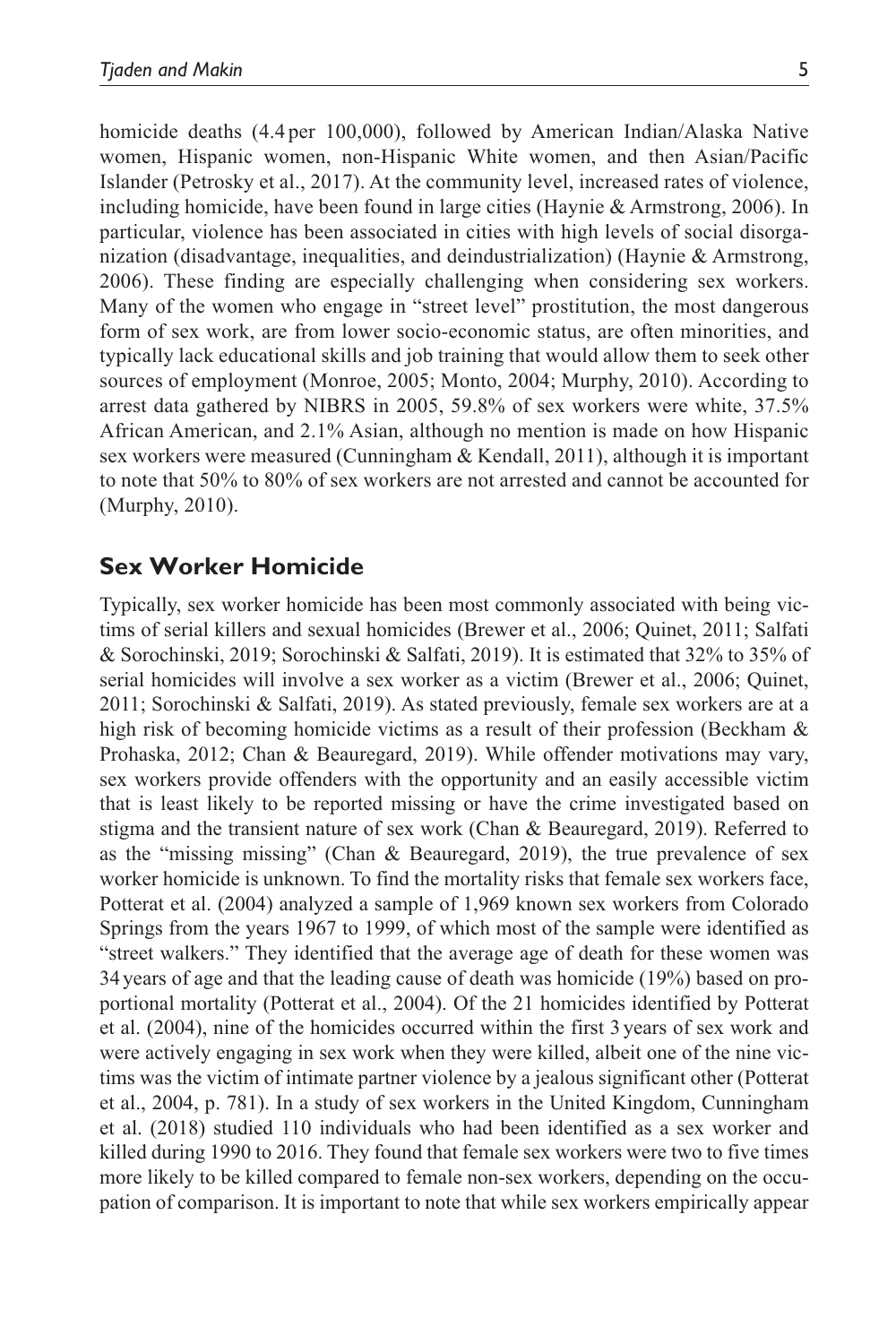to be at higher risk of homicide, there are methodological limitations with trying to link homicide rates with a hidden populations where identifying characteristics are limited for linkage (Quinet, 2011).

Violence toward sex workers can come from many avenues. Sex workers are often victimized by their clientele or by their pimp, boyfriend, strangers, or by authority figures (Dalla, 2002; Decker et al., 2013; Murphy, 2010; O'Doherty, 2011; Raphael & Shapiro, 2004; Williamson & Cluse-Tolar, 2002). Approximately 65% of physical assaults on sex workers are by customers, while 66% of sex workers report being assaulted by pimps (Farley et al., 2014). An additional source of violence and concern for sex workers regarding their victimization can come from law enforcement (Carbone-Lopez et al., 2016). Sex workers have reported that when victimization occurs, they will not report to law enforcement due to fear of being harassed, arrested, or not believed. Sometimes, they can be further victimized as a result (Carbone-Lopez et al., 2016). As a result, many sex workers have taken to utilizing other means to conduct business transactions with clientele-namely the internet. Craigslist and Backpage are two online web advertisement sites that have been utilized in the past for marketing paid sexual interactions. In a study conducted by Miller (1995), almost half of the prostitutes interviewed reported sexual assaults by men identifying as a police officer (Miller, 1995). Recognizing the inherent risk posed by opportunistic clients, enhanced screening has proven as an effective tool to reduce violence. Specialized websites provide such an opportunity. These websites allow for both the advertising of sexual services and enable a platform for interaction between those offering and soliciting such services. Importantly, these websites are believed to decrease safety concerns (Beckham & Prohaska, 2012; Kosloski et al., 2017).

### **Adult Service Websites and Violence**

For sex workers, it has been argued that the use of online web advertisements on sites like Backpage and Craigslist create a safer avenue of advertisement (Blunt & Wolf, 2020; Musto et al., 2021). Considering the dangers of street prostitution, where all transactions occur in person and away from well lit, public areas, the use of online advertisements allows sex workers to increase their safety and security by giving them control of who they meet, when they meet them, and where they will meet. Faster connections to the Internet along with smartphones allow sex workers to screen potential clients, establish clear boundaries, and access location tracking applications (Jones, 2015). In a survey of 166 law enforcement officers in the United States regarding the perception of safety for online sex work vs street level sex work, while only 11.4% of officers reported that they perceived online sex advertising to be safer, emerging themes indicate that the increased perception of safety was based on the discretion the internet provides along with the type of clientele who utilize online services (Marcum et al., 2019, p. 175). However, it should be noted that in the same study conducted by Marcum et al. (2019), over 37% of law enforcement officers cited the anonymity of the internet as well as a false sense of security as reasons why they perceived online sex advertising to be as dangerous as street-level prostitution. However, while there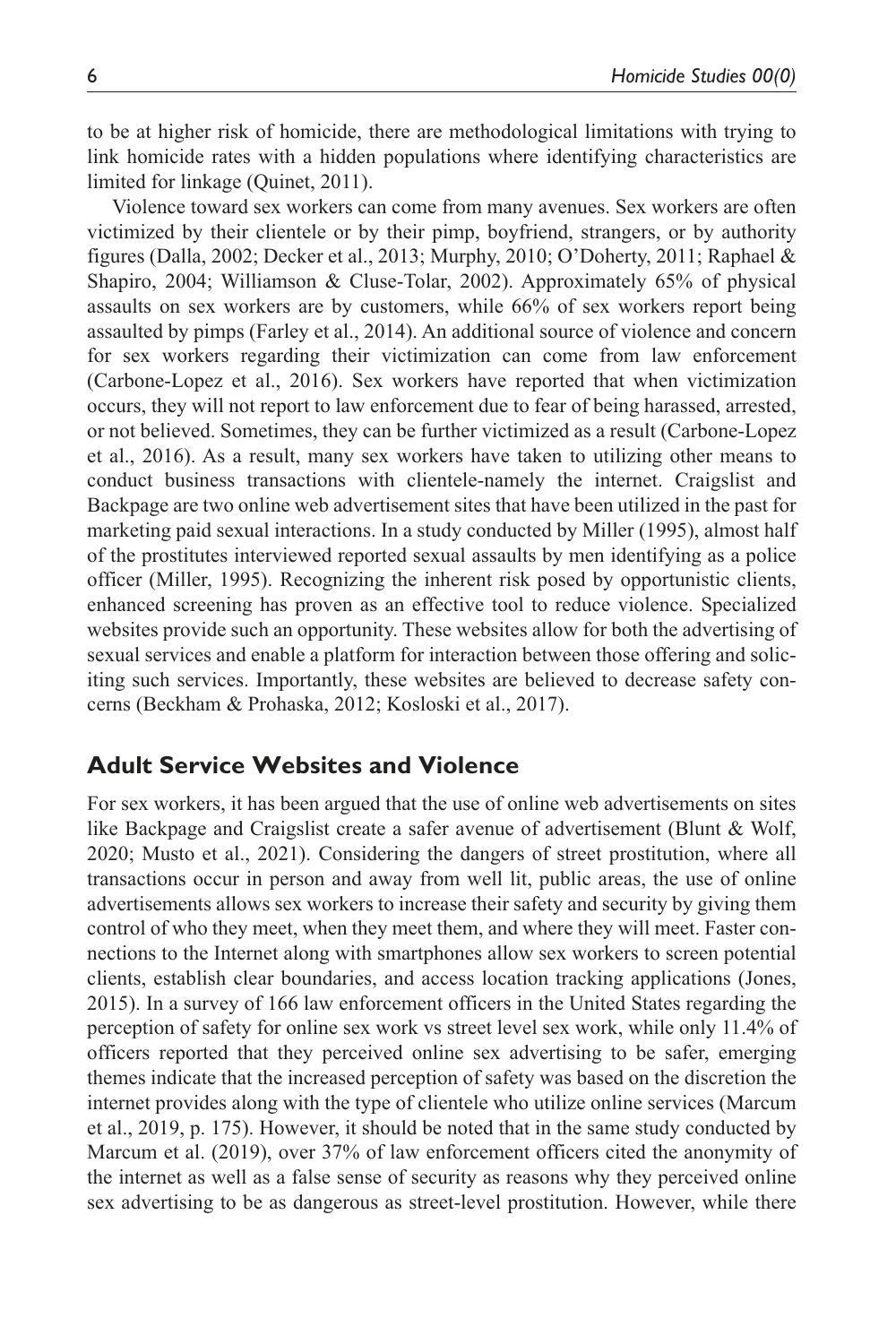are definite safety benefits in the use of online clearinghouses, Craigslist and Backpage are synonymous with prostitution and violence. There have been several notable incidents of violence toward sex workers covered by the media, along multiple lawsuits directed at them for their role in these and other incidents (Judge, 2018). While these legal claims are still disputed, research remains inconclusive on the relationship between these services and gender-based violence.

Research undertaken by Henry and Powell (2016), Dwinell and O'Ryan (2015), and Beckham and Prohaska (2012) suggest these services increased risk of sexual assault and homicide. However, as aforementioned, Cunningham et al. (2019) suggest the use of web advertisement websites, referred to as online erotic clearinghouses, made it safer for sex workers by reducing the risk of arrest, victimization, and increasing safety. Measuring the female homicide rates over the span of 4 years for 185 cities, that have populations over 100,000 residents in combination with Craigslist erotic review services present, the researchers found that the female homicide rate was reduced by 17.4% within the first 10 months of the erotic review services opening (Cunningham et al., 2017, p. 15). In a continuation of their 2017 study using a differences-in-differences research design, Cunningham et al. (2019) found that there was a reduction of female homicides by approximately 11% to 17.4% when controlling for acquaintance/intimate partner violence and male homicides as well as manslaughter, like their previous findings. These iterative working papers from Cunningham et al. (2019) supply further evidence of a relationship between the Craigslist erotic review services and a reduction in female homicides. Still, it needs to be empirically determined if the decrease in female homicide rates extends to similar online adult erotic review services like Backpage. It should also be noted that while these websites are associated with prostitution, it is important to distinguish that not all sex workers display the agency to choose and still face a risk of violence while performing their work. It is entirely possible the shutdown of the erotic review services of Craigslist did not displace to Backpage, and furthermore Backpage may be associated with increases in female homicide risks.

# **FOSTA-SESTA and the Shutdown of Online Adult Erotic Review Sites**

In April 2018, the United States federal government passed a federal antitrafficking bill: Allow States and Victims to Fight Online Sex Trafficking Act (FOSTA) and Stop Enabling Sex Traffickers Act (SESTA), known collectively as FOSTA-SESTA. The purpose of FOSTA-SESTA is to reduce human trafficking by providing the legal ability to hold websites who knowingly facilitate sex trafficking through user content criminally accountable (Blunt & Wolf, 2020; Peterson et al., 2019), giving the U.S. Department of Justice the ability to shut down Backpage (Feifer et al., 2019).

Sex Trafficking or human trafficking is defined as the recruitment, transport, holding, or receiving a person through the use of force, coercion, or fraud for the purpose of sexual exploitation—including prostitution (Heil & Nichols, 2014; O'Brien, 2017;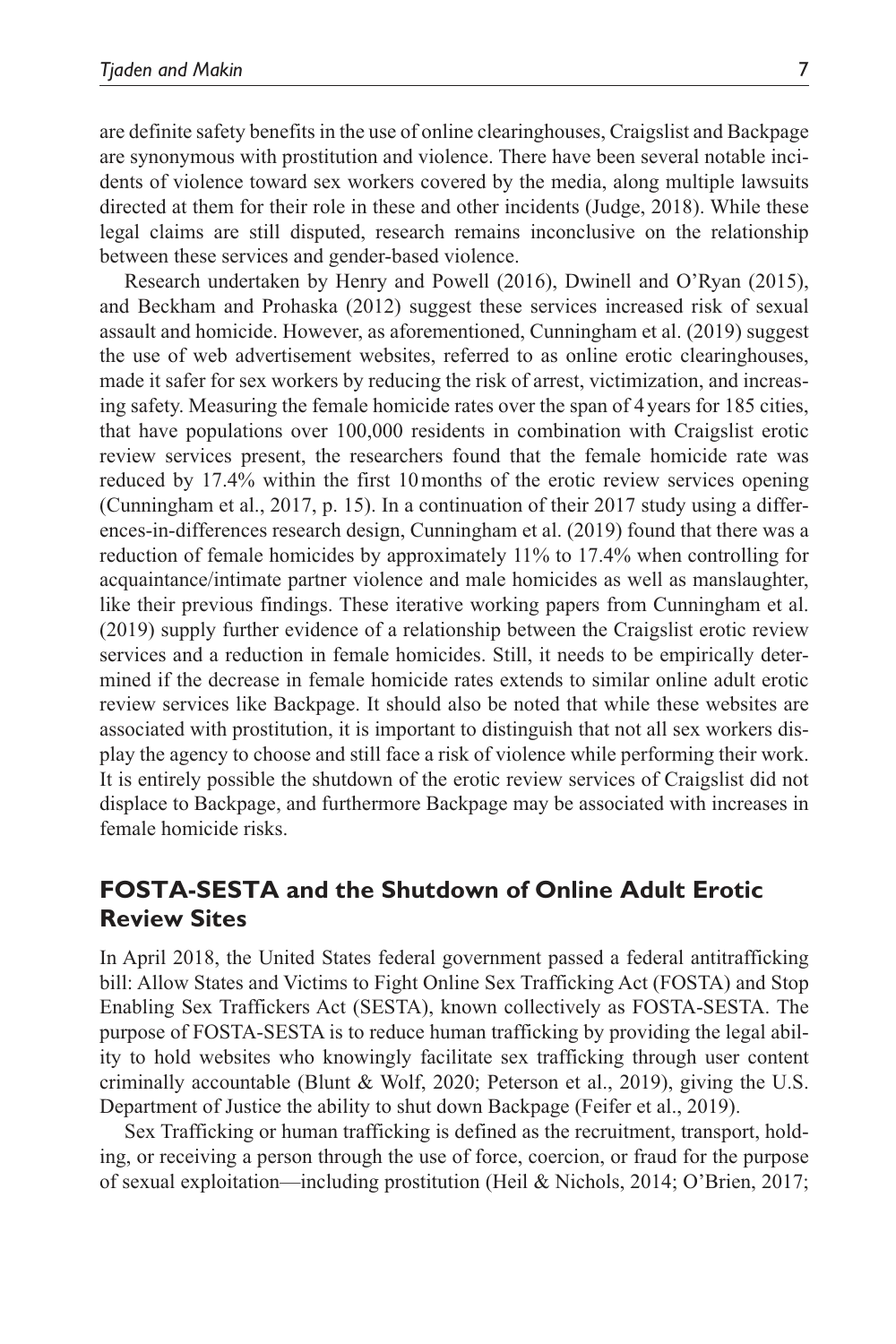Tripp & McMahon-Howard, 2016). The key words that differentiate sex trafficking from prostitution is the use of force or coercion (O'Brien, 2017). Victims of sex trafficking can be from any country and can be of any age (Farley et al., 2017). The victims of sex trafficking in the United States are often forced to work as prostitutes, exotic dancers, or in places that provide sexual services legally and illegally. Services by victims are advertised and secured through contacts made through internet and physical advertisement (Tripp & McMahon-Howard, 2016) including those on Craigslist and Backpage. Unfortunately, due to the perceived overlap or lack of distinction between prostitution and sex trafficking, some claim sex workers have been negatively affected by anti-sex trafficking legislation (Peterson et al., 2019).

#### *FOSTA-SESTA and Sex Workers*

Non-supporters of FOSTA-SESTA, including sex workers in the United States (Musto et al., 2021), claim the targeting and closure of the adult erotic review sections in Craigslist and Backpage makes the profession more dangerous for its male and female workers (Peterson et al., 2019; Weitzer, 2019; Wissex Work, n.d). Citing the findings of a working study conducted by Cunningham et al. (2019), non-supporters of FOSTA-SESTA argued the use of online web advertisements, like Backpage and Craigslist, improved safety for prostitutes, to include reducing the risk of homicide victimization (Feifer et al., 2019). As aforementioned, the 2017 working paper of their study, Cunningham et al. (2017) found that female homicide rates were reduced by up to 17.4% in cities where Craigslist Erotic Services ads were running. In the current version, Cunningham et al. (2019) found the use of Craigslist and its adult erotic review services was associated with the reduction of the female homicide rate of up to 10% (Feifer et al., 2019), albeit some sources report Cunningham et al.'s (2019) findings as a reduction on female homicide by 5% and strangulation by 18% (Nhan et al., 2020, p. 3). Additional research used by non-supporters, include the work by Peterson et al. (2019). In a survey of 262 sex workers in Seattle, 60% of the participants reported an increase of potentially violent clients due to the lack of screening ability afforded by websites, like Backpage and Craigslist, based on their closures (Peterson et al., 2019).

The rise of specialized websites, both advertising sexual services and supplying a platform for interaction between those soliciting such services is often explained through the lens of economic market conditions. Most directly, shutting down web advertisement sites will not stop sex trafficking or violence. Rather, the market will adapt through a market reconfiguration. Including a market that may shift toward an unknown location, making it more difficult to react to Heil and Nichols (2014). This was supported by Finn and Stalans's (2016) finding that pimps developed evasive tactics and marketing strategies in response to increased supervision and enforcement online, impacting the ability of law enforcement to track and investigate online trafficking by creating a decentralized market.<sup>1</sup>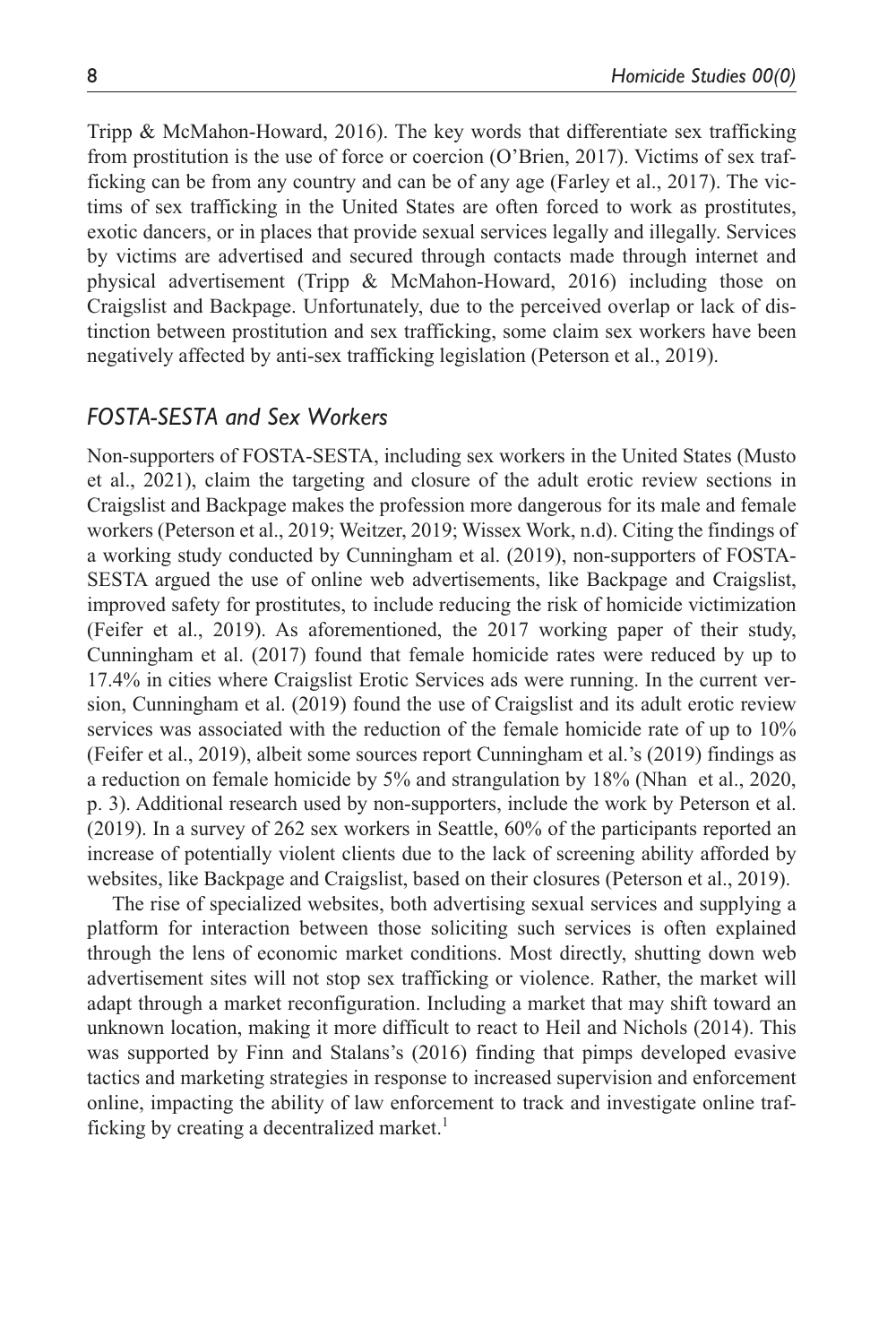### **Methodology**

The closure of Craigslist and Backpage complicate replicating the work of Cunningham et al. (2019). The ERS section of Craigslist was officially shut down in 2010 and Backpage was seized on April 6, 2018. As such, researchers trying to replicate or contribute to the study of these websites and their relationship with homicide, or crime more broadly, are relegated to scrapped advertising data bound to the specific periods of data collection. Further challenges with using this data are variation in placed adverts. For example, pricing configurations, incentive programs, local context, and other factors contribute to the volume and nature of those adverts. Research has documented that after the shutdown of Craigslist ERS, interest in Backpage increased by half a million visits (Kennedy, 2012). Given this finding, measures of interest present as a potential solution to incomplete advertising data. Recently, Housholder et al. (2018), in a paper exploring the relationship between political advertising and information seeking, suggest Google Trends could serve as a suitable proxy (Housholder et al., 2018). In the context of our study, the salience of interest as an independent measure, would depend on a statistically significant increase in website interest in Backpage following the closure of Craigslist ERS. If results confirm there is a substantial shift in website interest (traffic), and existing research documenting a relationship among advertising, interest, and website traffic, we argue Google Trends would serve as a suitable proxy to extend the work of Cunningham et al. (2019). As such, we test the following hypothesis.

*Hypothesis 1*: The closure of the ERS of Craigslist is associated with an increase in interest for Backpage.

*Hypothesis 2*: Frequently cited socioeconomic predictors and community features predictors of prostitution are associated with interest in Backpage.

*Hypothesis 3*: Interest in Backpage is associated with a decrease in homicide risks for women.

#### *Sample*

The sample reflects single city metropolitan and micropolitan areas  $(n=120)$ . While there are 210 metropolitan and micropolitan areas in the United States, one of the difficulties in using metropolitan level data is that some metropolitans consist of multiple cities. While weighting would be a suitable strategy, there is no guidance on how best to validate weightings for multiple city metros when working with Google Trends data and homicide data.

Sex work can occur in both rural and urban settings, however, there are notable differences that guided the design of this study. Sex workers are most likely to be found in or close to urban areas based on locale and availability to market. Urban areas have a greater number of potential clienteles in closer proximity, as well as an economic impact based on cost of living. Urban areas are also more likely to have increased access and use of technology for both producers and consumers. Sex workers who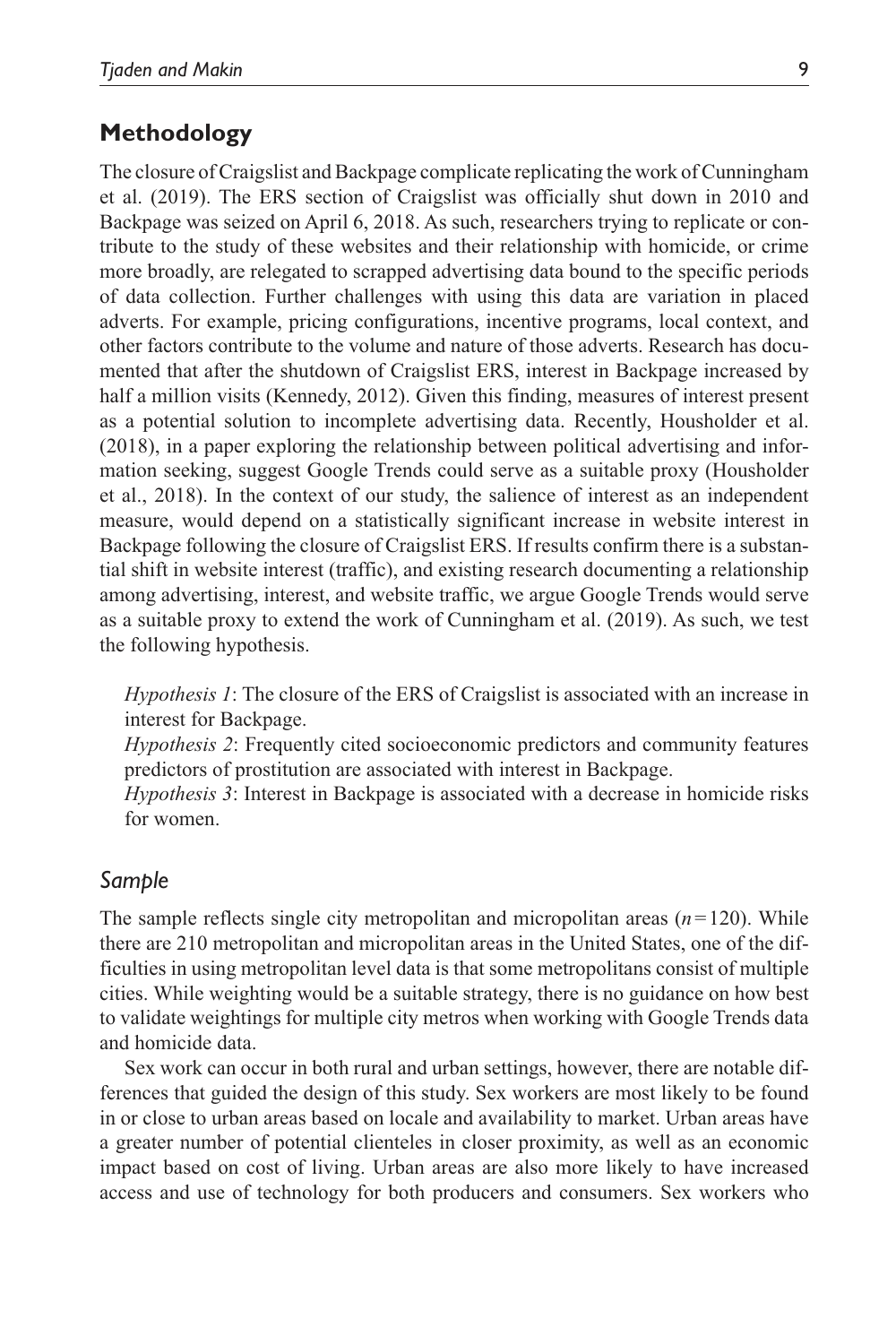would advertise their services online are more likely to be found in or near cities. When considering the risk of victimization, while all sex workers face a risk of violence because of their profession, street level prostitutes, also known as "street walkers," are at an increased risk of violence (Dalla, 2002; Decker et al., 2013) and are most likely to be found in urban areas. Therefore, it would be expected that violence would be higher in urban areas compared to rural areas. Because of this, it was determined that measuring Backpage interest and female homicide rates would be better measured at the metropolitan level.

### *Female Homicide (Outcome Variable)*

The monthly rates for each single city metropolitan and micropolitan area were gathered from the FBI Supplemental Homicide Reports (SHR) for the periods 2004 to 2016. All cities and counties that consist of each metropolitan area were identified using the U.S. Census statistical area boundaries and the homicide rates associated with these areas were compiled. The total homicide rates, male victim homicide rates, and female victim homicide rates were then computed per 100,000 based on the number of incidents reported (United States Department of Justice. Federal Bureau of Investigation. (n.d.)). Unfortunately, at the time of data collection, the only release found for the Supplemental Homicide Rates for 2017 was the Crime in the United States by Metropolitan Statistical Area, 2017. The report provided a total incident number and rate for each metropolitan area, but it was based on the year total not the monthly. Rates for 2017 were obtained from the Uniform Crime Reporting (UCR) Program Data: SHR, 1976 to 2017 (Kaplan, 2018). To increase measurement validity, the dataset compiled by Kaplan (2018) was checked against the yearly total provided in the released 2017 report and found to be accurate. Unfortunately, Florida did not report homicide rates to the FBI and Alabama stopped reporting outside of a few agencies after 2011. They were therefore removed from the analysis.

### *Interest as a Proxy for Advertising Data*

Measuring interest in the websites Backpage and Craigslist uses data provided by Google Trends. As we are interested in measuring interest in the website, we use a *feature* providing interest measures associated with each website—as opposed to interest in the query "Backpage" or "Craigslist." This is particularly important, as the feature allows for a more robust measure of interest based on queries entered that are then associated with the specified website. The data includes relative interest, or "popularity" associated with each website and is then placed on a normalized scale from 0 to 100. While these data do not include the raw search totals, nor the frequency of searches entered by users, this normalized score indicates how popular is the website, with a score of 100 representing the highest interest for the specified period, and 0 being the lowest level of interest. Importantly, a score of 0 should not be interpreted as no interest in either website. Rather, a score of 0 is best represented as search volume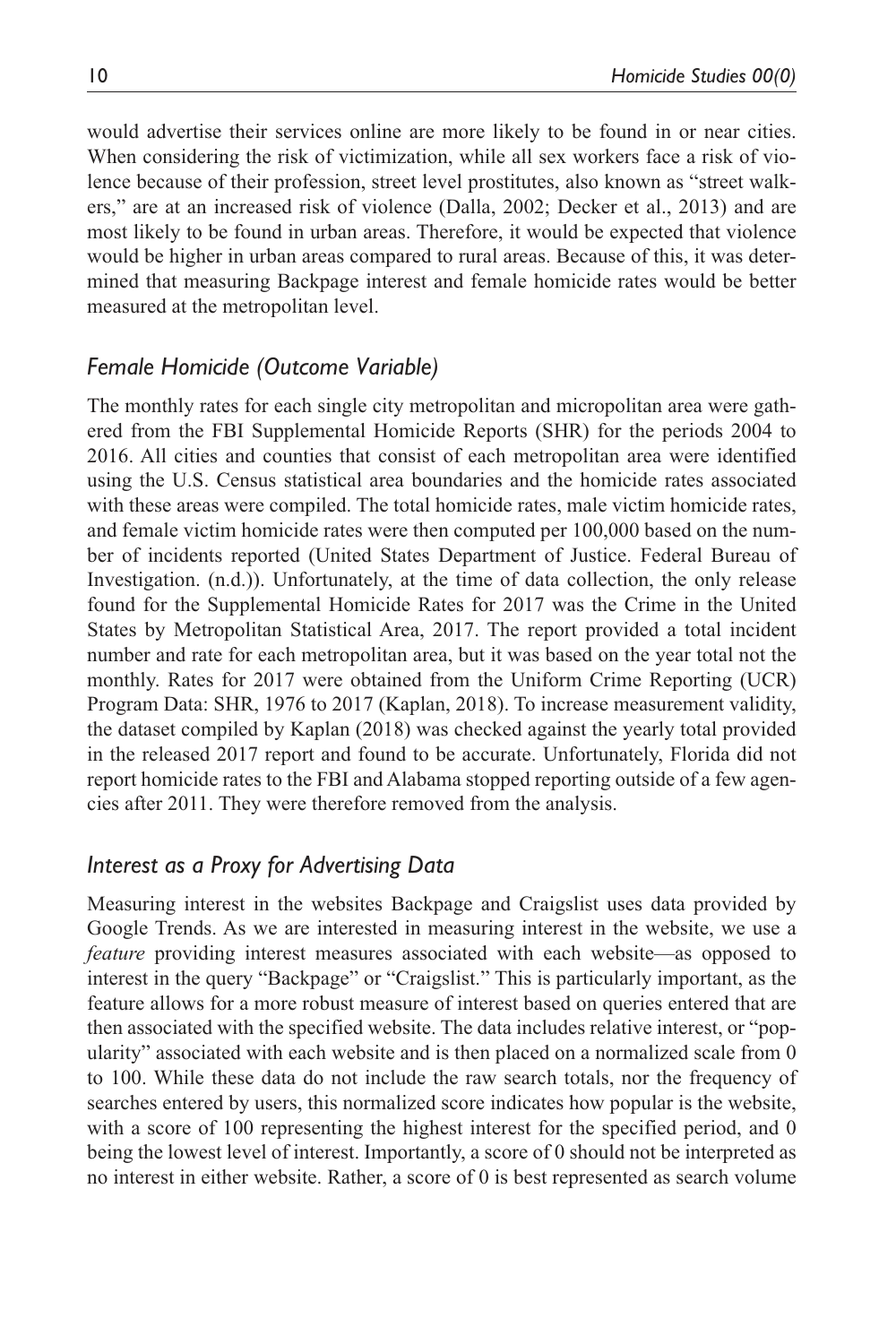not meeting a score of 1. These measures are collected monthly starting in January of 2004 to December 2017 for a total of 168 observations. Given the controversies associated with Backpage and its notoriety in 2018, we do not include measures for 2018. Taken together, the sample includes 19,152 measures.

## *Socioeconomic Predictors*

Based on the characteristics of sex workers who use online services for advertising their commodity, as indicated by Cunningham and Kendall (2011), as well as control variables used by Cunningham and Shah (2018) in their study on sexual violence and the decriminalization of prostitution, we include the median age and the percentage of males and adults for the metropolitan areas analyzed. The per capita income includes the percentage of the population in poverty for each metropolitan statistical area. An additional consideration was to include the median rent as it has been stated that a person enters sex work because of a need to survive and the lack of other opportunities to do so, as well as need to make a large amount of income (Cunningham  $\&$ Shah, 2018).

# *Community Features*

In addition to the socio-economic features of the metropolitan city, the presence of military and transportation corridors, military bases, and truck stops were counted. For this study, the count of military bases was obtained from the website Military. com. Military.com, a military online source of information started by Chris Michael, former Navy Reserve, was designed to create a comprehensive source where military members, veterans, and their families could locate information about the military, news, benefits, etc. (Howell, 2016). While not the official site for each branch of service, it is a website that is heavily utilized for disseminating information to military personnel and their families (Preston, 2009). It is continuously updated and when checked against the official military sites, accurately reflected the number of bases in each state.

For gathering the number of truck stops in each metropolitan area, the commercial National Truck Stop Directory: the Trucker's Friend URL: https://truckstops. com was utilized. Truckstops.com has previously been used as a sampling frame for identifying truck stops in a nationally representative health and safety survey of long-haul truck drives conducted by the U.S. National Institute for Occupational Safety and Health (NIOSH) (Rizzo et al., n.d.). It is advertised to be a national truck stop directory listing all types of services by location. It also allows for the identification of truck stops on the outskirts of the metropolitan statistical area by including those within a number of miles from the city. More importantly, when listing the truck stops within the given search parameter, the site provides the address of the truck stop. This ensures that the trucks stops being included in this study are within the metropolitan statistical area.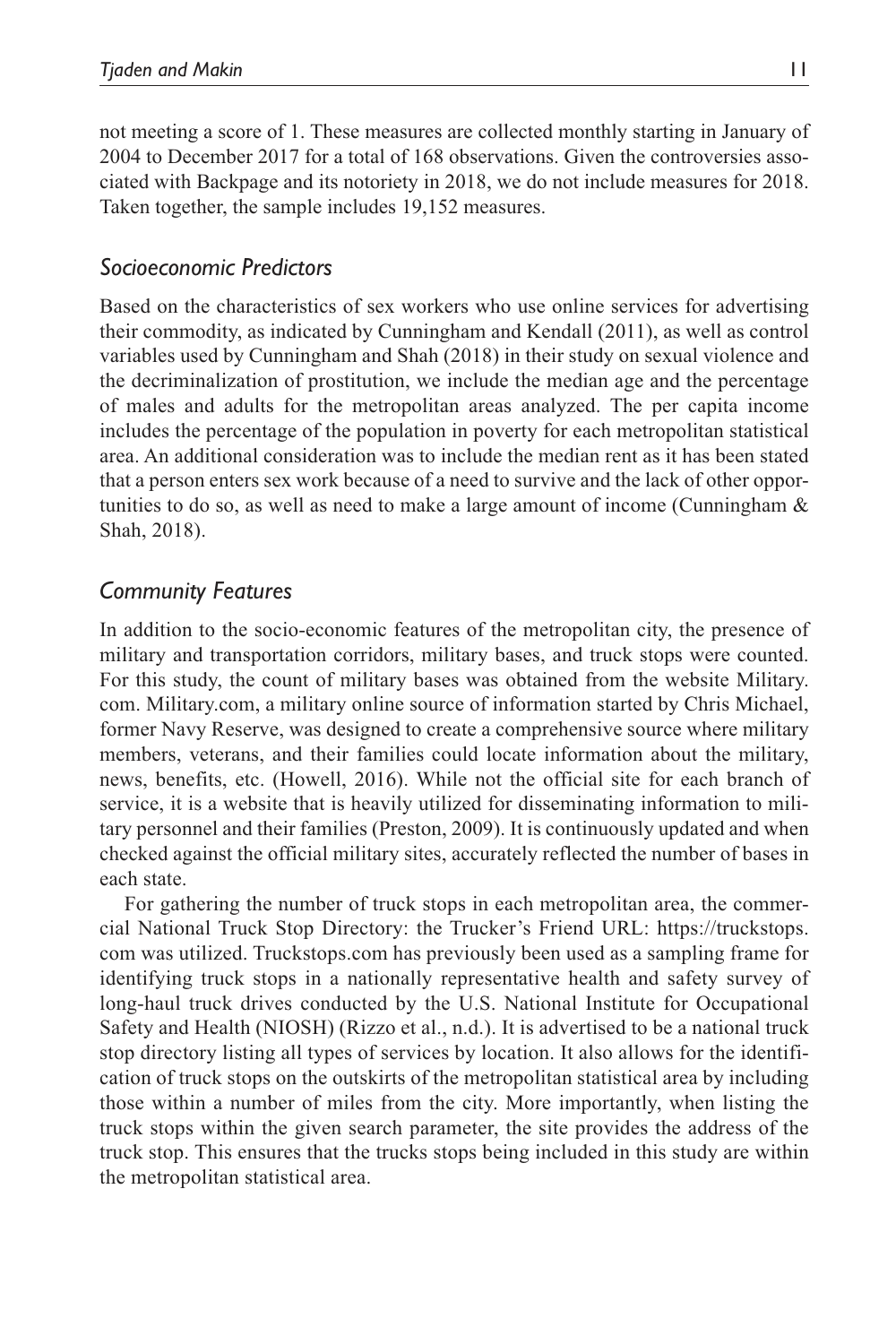

**Figure 1.** National interest in Backpage.com.

# **Analysis**

To address our hypotheses, we first estimate a series of interrupted time series models. If website interest is a suitable proxy, we would expect to see (1) national interest in Backpage to increase post the closure of the ERS of Craigslist; (2) that interest would decrease when Backpage was seized; and (3) the magnitude of the influence would be highest within single-city metropolitan areas. If our results confirm the relationship, we will proceed to examine if, and to what extent Backpage is associated with changes in female homicide. Given these data are cross-sectional and repeated monthly measures, we check for temporal and spatial dependence. Pesaran's test for cross sectional independence indicates the presence of cross-sectional dependence and using the "xtserial" program, written by Drukker (2003), which integrates the Woolridge test into panel-data models, determines there is autocorrelation present (Drukker, 2003). To address these dependences, we estimate our models using Driscoll-Kray standard errors with the Stata program "xtscc" written by Hoechle (2007) and based on the clustering of homicide rates within cities and states use a Multi-Level Model (MLM) (Hoechle, 2007).

# **Findings**

# *Hypothesis #1*

Recall, our measure is interest in the website, not the query "Backpage." Figure 1 shows the precipitous decrease in interest associated with the website Backpage when it was seized. A review of queries associated with the website reflect queries looking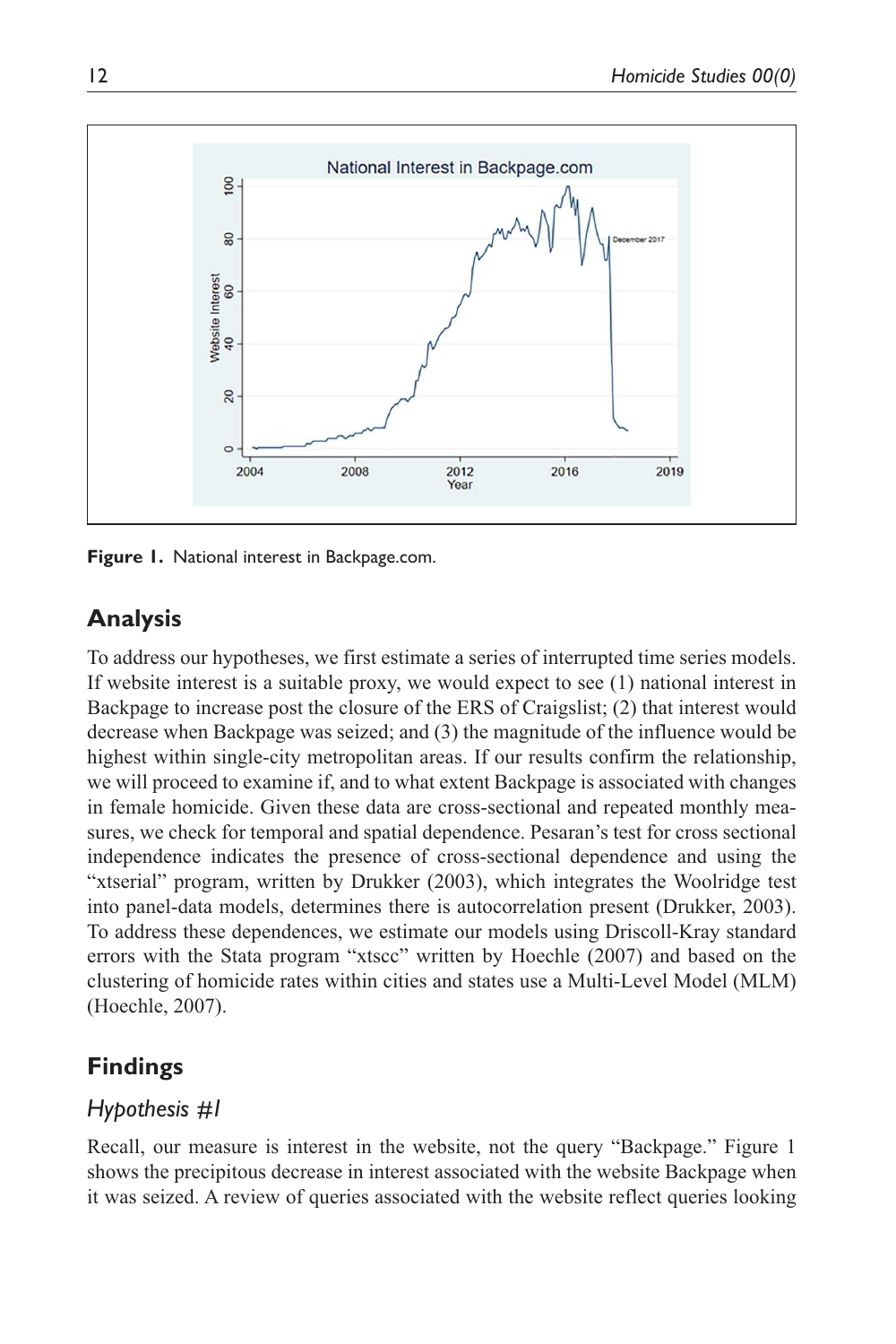

**Figure 2.** Single city metropolitan interest in Backpage.com.

|                                                          | National interest  | Single city metropolitan areas |  |
|----------------------------------------------------------|--------------------|--------------------------------|--|
| Trend before craigslist closes<br>adult services section | $-0.196(0.297)$    | $-0.152*(0.074)$               |  |
| Immediate effect of closure                              | 1.727 (4.385)      | $4.841**$ (2.002)              |  |
| Post-treatment effect for<br>craigslist closure          | 0.187(0.450)       | $0.659**$ (0.079)              |  |
| Interest in Craigslist.Com                               | $1.006**$ (0.1290) | $0.509**$ (0.074)              |  |
| Constant                                                 | $-3.27(15.991)$    | .282**                         |  |
| $F_{15,164}$ and $F_{15,152}$                            | $5.05***$          | $66.33**$                      |  |
| Transformed Durbin-Watson                                | 1.45               | 1.64                           |  |

**Table 1.** ITSA Results Interest in Backpage.com.

 $p^+p$  <  $1.$   $p^+p$  <  $.05.$   $p^+p$  <  $.01$ , monthly controls are used.

for alternatives (i.e., Backpage Alternatives Websites and Backpage Closed Now What). Second, we would expect diffusion with the closure of the ERS of Craigslist. As displayed in Figure 2, and as confirmed in Table 1, the closure of the ERS of Craigslist is associated with diffusion in interest. However, that interest is not uniform. Juxtaposed with Figure 3, the closure of the ERS of Craigslist is associated with a diffusion in single city metropolitan areas, though our model for all metropolitan areas did not reach significance. Specific to these single city metro areas, the closure of the ERS of Craigslist immediately increased interest in Backpage by a magnitude of 4.84, and in the months that would follow was associated with increases in interest.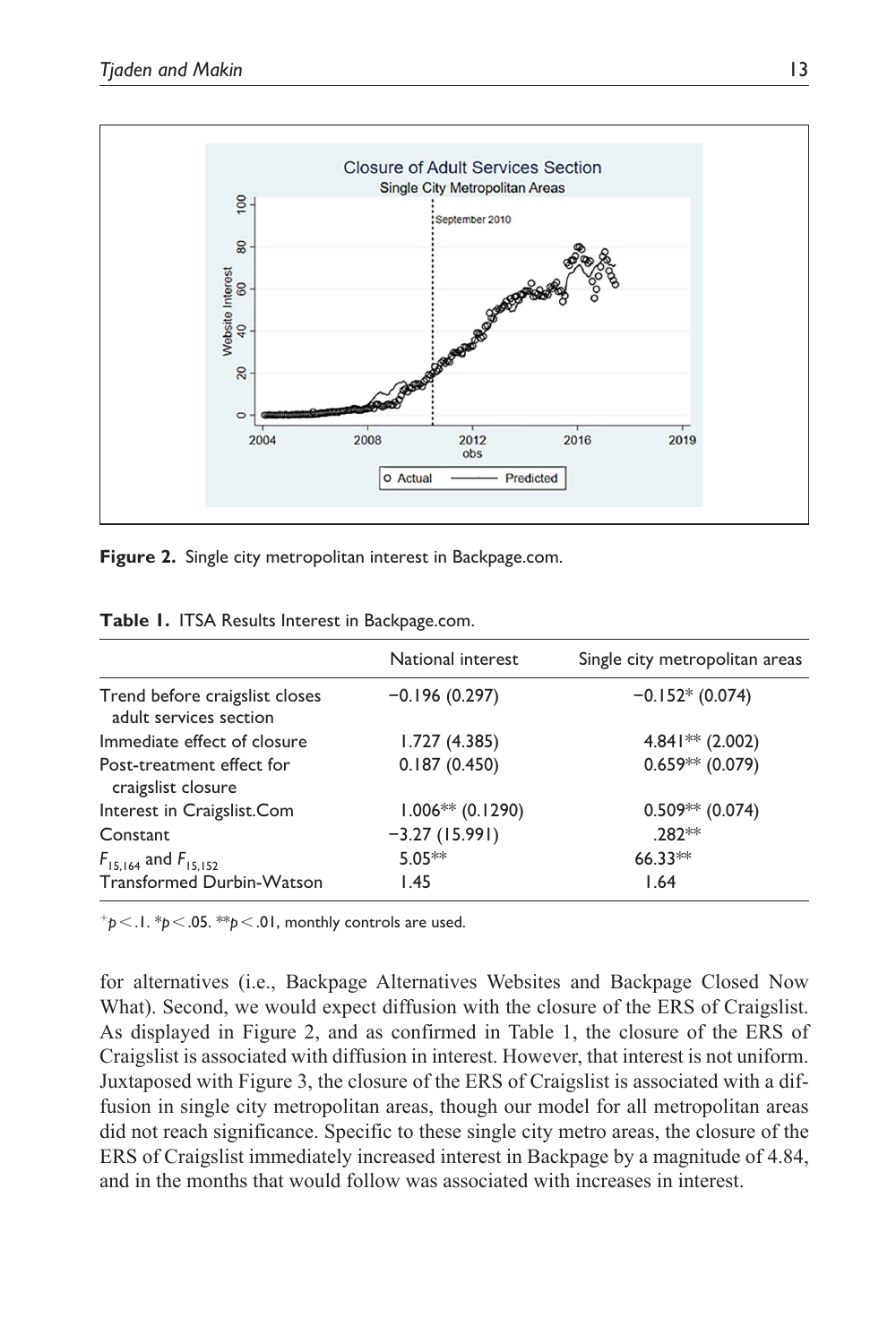

**Figure 3.** All metropolitans interest in Backpage.com.

# *Hypothesis #2*

As shown in Table 2, there are several socioeconomic and community features associated with interest in Backpage. As it concerns demographic features, the higher the percentage of men, the larger the interest in Backpage. Interestingly, neither the median age, nor the percentage of adults reached a level of significance. Consistent with prior research, areas with higher populations, and higher per capita income levels were associated with the website. As Makin and Bye (2018) note in their study on the licit sex market, prior research has shown that areas with greater populations and higher income levels are associated with increased interest of sexual commerce. Interestingly, our socio-economic measure based on Cunningham and Shah (2018), areas with higher median rent, were associated with a decrease in interest in the website.

Results of the community features analysis are contrary to expected results. While the presence of sports venues have been found to have a mixed support regarding association with prostitution and consumer demand (Farley et al., 2014), these studies have focused on large, specific events like the Super Bowl, the World Cup, and the Olympics (Delva et al., 2011; Fredericks, 2016; Ham, 2011; Hayes, 2010; Latonero, 2011; Wright, 2013), although it should be noted that the focus was on sex trafficking, which has often been conflated with sex work. Our results suggest that areas with a sports venue were associated with a decrease in interest in Backpage. To ascertain whether there is a multicollinearity issue between areas with higher populations and the presence of sports teams and transportation hubs, we conducted a supplemental analysis concerning multicollinearity. Results showed no multicollinearity symptoms. Metros with transportation hubs were also associated with decreases in interest.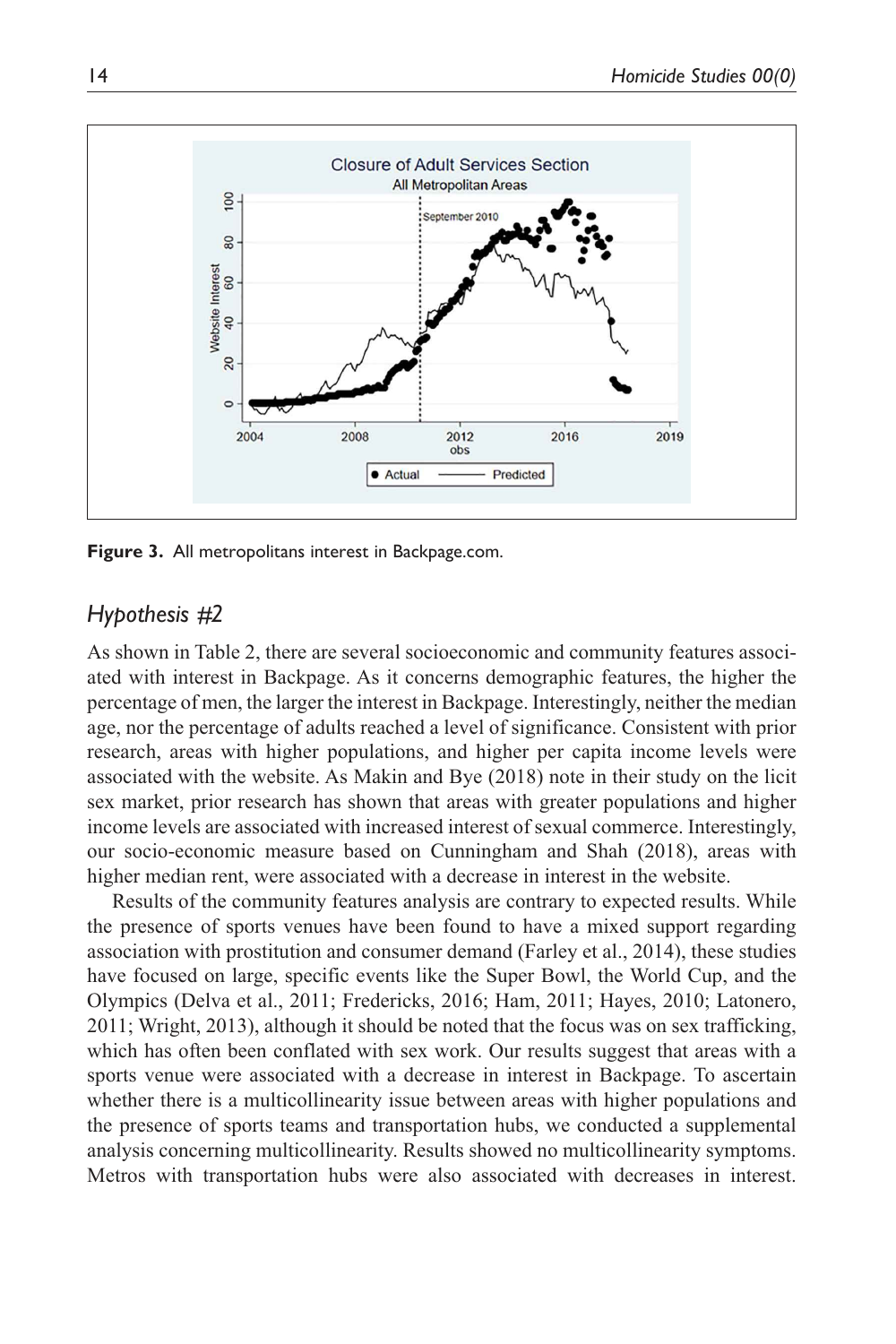| Variable                 | Interest in Backpage.<br>com $(n = 19, 152)$ | Female homicide rate<br>$(n=7,727)$ | Male homicide rate<br>$(n=11,540)$ |
|--------------------------|----------------------------------------------|-------------------------------------|------------------------------------|
| Interest in Backpage.com |                                              | $-0.001**$ (0.000)                  | 0.000(0.001)                       |
| Socioeconomic predictors |                                              |                                     |                                    |
| Population(log)          | $7.143**$ (1.070)                            | $-0.676**$ (0.008)                  | $-0.428**$ (0.017)                 |
| Median age               | $-0.076(0.061)$                              | $0.005^{+}$ (0.003)                 | $0.007*$ (0.003)                   |
| (%) Male                 | $1.035**$ (0.178)                            | 0.005(0.003)                        | $-0.058**$ (0.004)                 |
| (%) Adult                | $-0.065(0.062)$                              | $-0.022**$ (0.003)                  | $-0.022**$ (0.003)                 |
| Per capita income(log)   | $6.569**$ (1.743)                            | $-0.100^{+}$ (0.058)                | $-0.291**$ (0.062)                 |
| Percentage in poverty    | 0.014(0.044)                                 | $0.008**$ (0.002)                   | $0.005**$ (0.002)                  |
| Median rent              | $-0.006**$ (0.001)                           | $0.000**$ (0.000)                   | $0.000**$ (0.000)                  |
| Community features       |                                              |                                     |                                    |
| Sports venue             | $-7.055**$ (1.623)                           | $0.162**$ (0.016)                   | $0.542**$ (0.022)                  |
| Transportation hub       | $-1.225**$ (0.301)                           | 0.020(0.012)                        | $0.144**$ (0.019)                  |
| Military base            | $-0.407(0.287)$                              | $-0.009(0.019)$                     | $0.049**$ (0.012)                  |
| Truck stops              | 0.382(0.329)                                 | $0.126**$ (0.026)                   | $0.209**$ (0.021)                  |
| Constant                 | $-168.664**$                                 | 8.92**                              | $10.95**$                          |
| Adjusted R <sup>2</sup>  | .06                                          | .54                                 | .27                                |

**Table 2.** Metro Level Interest in Backpage.com.

+*p* < .1. \**p*< .05. \*\**p*< .01, monthly controls are used.

Neither military bases nor the number of truck stops were associated with interest in Backpage.

# *Hypothesis #3*

Similar to the Craigslist findings of Cunningham et al. (2019), we found that interest in Backpage is associated with a decrease in homicide rates for women. When controlling for many of the common socioeconomic and community features associated with the illicit sex market and used in studies of homicide (see Butchart & Engström, 2002; Fox & Zawitz, 1999; Kovandzic et al., 1998; Salfati et al., 2008; Steffensmeier & Haynie, 2000a) we find an influence on female homicide rates. Interest in Backpage was not associated with changes in the rates of homicide for men.

# **Limitations**

While every step was taken to strengthen the validity of this study, there were several limitations. The first limitation is the use of the Supplementary Homicide Reports (SHR). While the SHR is still the best measure for homicides and specifically its ability to show the number of incidents by month and the characteristics of the victim, there are key issues that impacted data collection for our study. The SHR is limited to incidents voluntarily reported by agencies. It does not include data from states like Florida and Alabama who did not report to the FBI and therefore, were excluded in our sample. It is also important to note that as a result of differing department reporting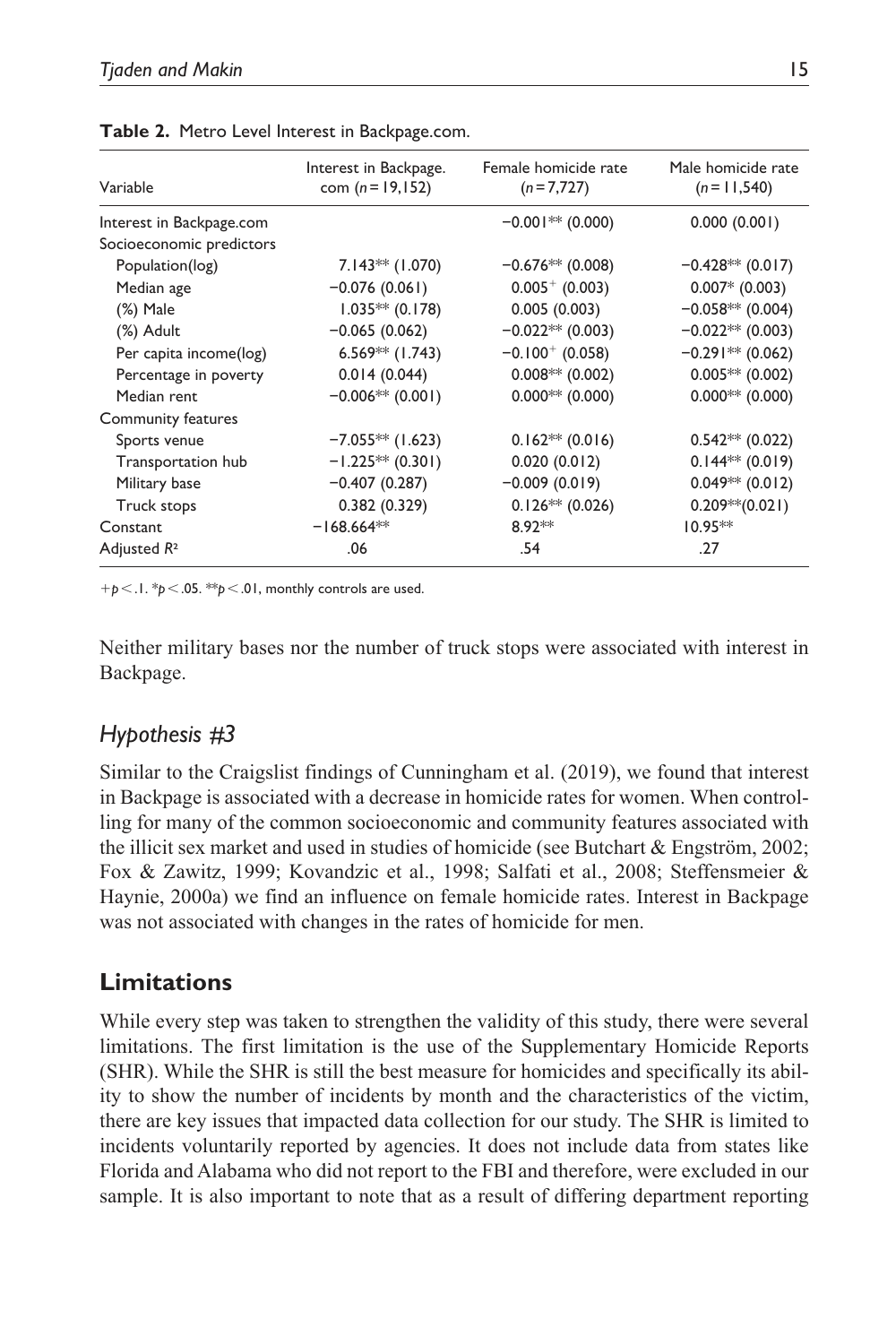practices, there is not a standardized way to report the incidents and it is unclear if the incidents reported are rolled over monthly, when the incidents occurred, or when they are cleared. It is also impossible to identify the relationship between victim and offender as being sex worker involved, as it can be difficult to identify the homicide victim as a sex worker or being the result of engaging in sex work. Ultimately, identification is dependent on the investigating officer, and therefore, cannot be limited to those killed because of participation in the sex trade only. As such, non-sex work homicides are included within the sample, however, SHR has been utilized as the dependent variable in previous sex worker safety literature, making it the most appropriate measure at the time of this study.

Another limitation is the use of metropolitan and micropolitan statistical areas. While metropolitan and micropolitan statistical areas includes the incidents and interest levels of counties within these statistical areas. They do not include towns, cities, and counties that are not included in metropolitan and micropolitan statistical areas. This study also did not include those statistical areas with multiple cities included in the metropolitan and micropolitan areas. While supplemental analysis did not show a significant difference in interest levels, by removing these metropolitan areas, information is missing for these cities.

Finally, there is the limitation with using interest levels. There were months in which metropolitan areas had interest scores of  $0$  or  $\leq 1$ . It is important to reiterate that a score of 0 does not reflect "no interest." Rather, a score of 0 means compared to other areas, it did not meet the threshold of moving to a "1." Additionally, this study is using the interest in, and not use, of Backpage. This is an important distinction for numerous reasons. First, this interest measure only captures the search queries that lead to Backpage. It does not include those who go directly to the website via a bookmark, the number of accesses to Backpage that occurs, or how and why the website is used. In many ways, our interest measures should be considered a representation of new users interested in the website for each location.

### **Discussion**

As the results of the time series analysis suggest, there is a statistically significant influence of the closure of an adult service and diffusion to another service, which until now had not been documented through empirical research. Prior research has documented a momentous shift in website traffic, though our results show the immediate effect and the sustained increase in interest. Recognizing this shift, it is important for both practical and theoretical reasons to understand what drives the interest in these websites and equally as important, how the sex market adapts to these changes.

As our findings show, an increase of interest in Backpage was statistically associated with the shutdown of Craigslist, strongly suggesting a displacement effect instead of a deterrent effect. From an economic perspective, it is understandable why the market would shift. Quite directly, the cost of entry is low, while the financial benefits are high (Macfarlane et al., 2017). Prostitution, regardless of manner, results in about \$14 billion annually, with indoor prostitution (including online prostitution)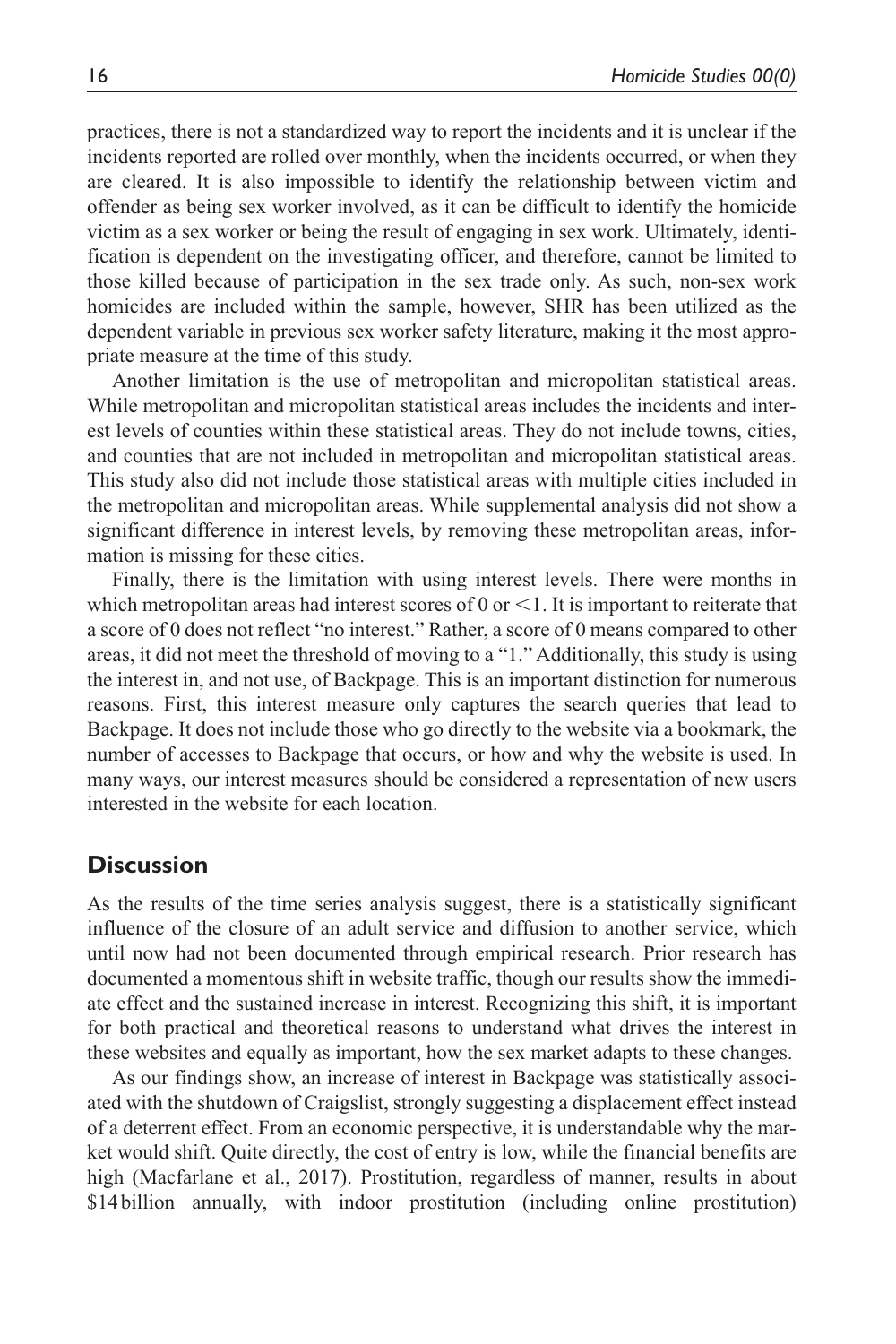accounting for 85% of the profit (Cunningham  $\&$  Shah, 2018). For those advertising online, Craigslist generated over \$40 million from advertising while Backpage generated approximately \$37 million annually in prostitution advertisements (Farley et al., 2014). In addition to high profits, these use of online advertisement websites provide increased accessibility for individuals with a click of the button, and in certain circumstances, complete anonymity (Beckham & Prohaska, 2012; Kosloski et al., 2017), increasing the potential clientele pool. As evidence of this, consider that in a study of fifteen cities, it was found that 1 out of 20 adult males were utilizing online advertisements for paid sexual encounters (Roe-Sepowitz et al., 2016). In another study of "johns" or clients of prostitutes soliciting services over the web, Kosloski et al. (2017) measured over 200 responses to advertisements in a single 24-hour period. As the authors documented, the "reach" of these websites creates market opportunity. Similar to the displacement effect that happened when Craigslist shutdown (Heil & Nichols, 2014), the shutdown of Backpage has resulted in a vacuum effect, shifting users to other sources for obtaining sexual interactions (Lopez et al., 2020; Nhan et al., 2020), and facilitating the evolution of the online sex market beyond web advertisements to a different type of "on-demand" or "gig" market (Brok, 2020).

Gig, or on-demand, markets are online platforms in which anyone with a stable internet connection and access to the internet, often through a smartphone or computer, can engage in a demand of labor, like online sex work (Brok, 2020). There are four types of platforms: (1) in-person direct where the internet is used to facilitate a physical interactions like Craigslist and Backpage's advertisements, (2) at-a-distance, indirect "live" where sex work is committed through the use of technology like webcams, (3) indirect purchasing as in the purchase of pornographic material, and (4) asynchronous consumption and interaction in which sex workers deliver interactions/ material through third party applications like OnlyFans and Snapchat (Swords et al., 2021). With FOSTA-SESTA and the resulting shutdown of Backpage reducing avenues for advertisement and income along with health concerns brought by the COVID-19 pandemic, sex workers have adapted to utilizing other means for advertising and income through the use of asynchronous consumption and interaction platforms like OnlyFans and restricted social media accounts, which allow the content to be more explicit (Swords et al., 2021) while creating the opportunity to generate a high profit for its content creators. In an interview with an OnlyFans creator, Allie Rae, it was reported that when she first started posting content on OnlyFans, she made \$8,000 in the first month. She now averages anywhere from \$65,000 to \$75,000 a month for content posted (Stern, 2021). Users of OnlyFans have been reported to have spent approximately \$2.36 billion on content, with the company reporting a profit \$74 million from the 20% cut they receive from content creators (Cooban, 2021). As our study has shown that interest in Backpage is a suitable proxy for online adult erotic web advertisements, we expected to see that interest in Backpage would be higher in metropolitans that have key community and socio-economic features that have been empirically associated with prostitution. Our findings show that the higher percentage of men, higher populations, and higher per capita in the metropolitan statistical area are positively associated with interest in Backpage, in line with the findings of Makin and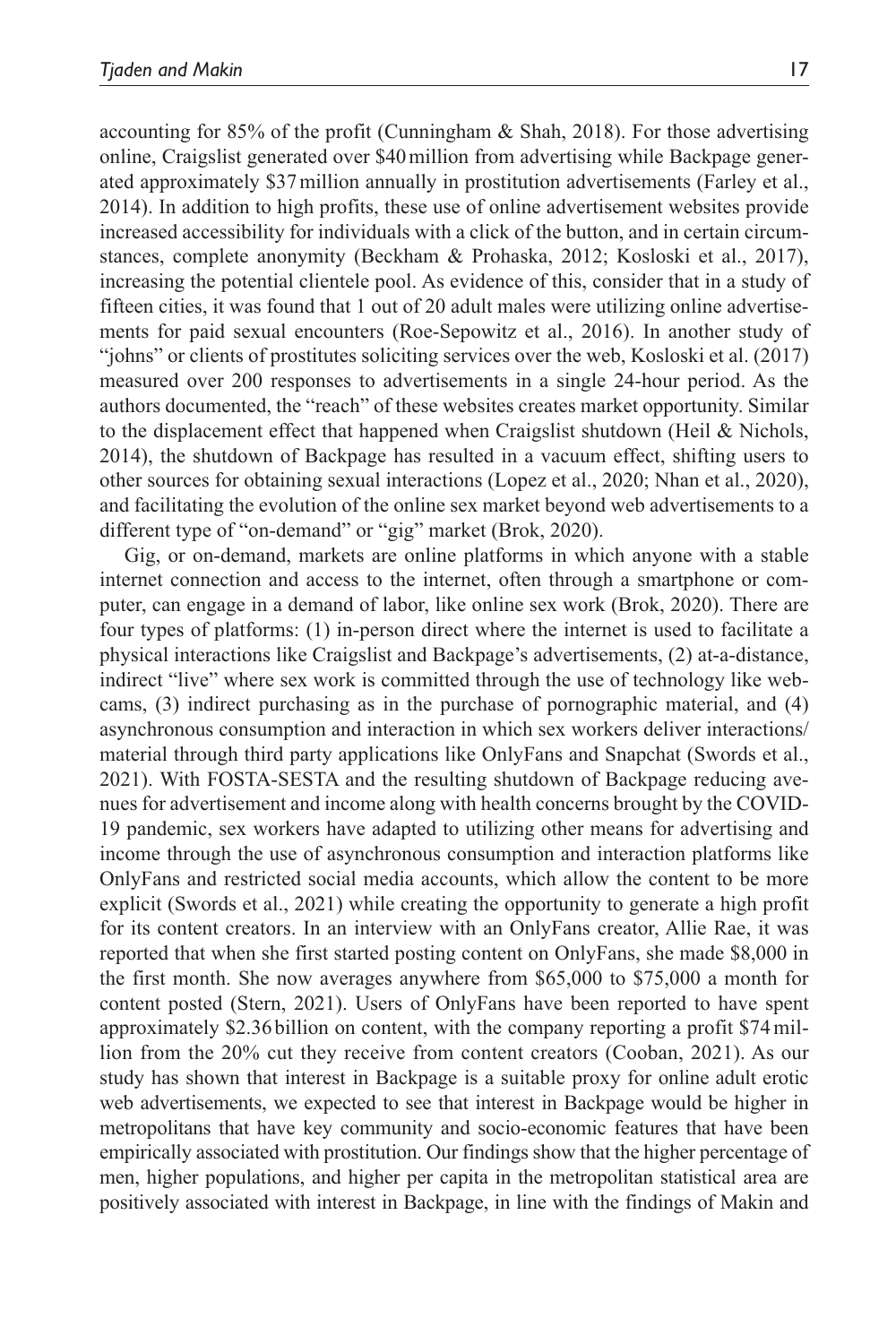Bye (2018) and Lopez et al. (2020) while higher median rent was negatively associated with Backpage interest. These findings make sense when considering the socio-economic market for sex work. Like businesses navigating a competitive market, online advertisements in cities with higher populations of men, the main clients of sex workers, have increased the potential pool of clientele, while also increasing the sex worker pool, creating a bargaining environment in sexual commerce. They can adjust their prices based on locale, additional services, or based on the client (DeAngelo et al., 2017; "More Bang for Your Buck; Prostitution and the Internet," 2014). Higher cost of living means less money to spend on sexual services. However, not all community and socio-economic features are positively associated with interest in Backpage, which is surprising.

Our findings showed that the presence of sports venues and transportation hubs in a metropolitan are negatively associated with interest in Backpage despite prior research findings showing an association with large sporting events, spatial mobility, and prostitution. These findings might be best explained by the temporal characteristics of sporting events and transient populations. Sports venues are typically only used during key events like football seasons, championships, and concerts. These events are temporary and last a matter of hours. When not in use, the venue lays dormant and empty of spectators and tourists, resulting in less demand. Individuals traveling are also only in a location for short periods of time and therefore, may not utilize online advertisements to conduct sexual encounters based on time, money, and anonymity. Instead, they may be utilizing other sources of making direct contact with individuals for sexual purposes like the applications Tinder and Plenty of Fish.

Another finding that is not line with the literature was the lack of association between military bases and truck stops with interest in Backpage. Like the transient nature of sports venues and transportation hubs, truck stops involve temporary stops in an area. It could be argued that perusing online advertisements is too time consuming and that instead, travelers will use other means to make contact with sexual partners. Military members also have other social avenues like bars and online applications to contact a potential sexual partner that have the means to guarantee that the meet is less likely to be a setup or place them at an increased risk of harm in all form. It is important to note that while these findings are relevant, many of the community and socioeconomic indicators are based on street-level prostitution and may not account for the shift to online, mimicking indoor prostitution.

Finally, when addressing some of the methodological limitations shown by Feifer et al. (2019) and utilizing a longer period of analysis, this study did find statistical significance indicating a relationship between interest in Backpage and female homicide rates. We do find support for the effect on female homicides rates for Backpage as Cunningham et al.'s (2019) study found with the usage of ERS on Craigslist. However, it is important these results be viewed through the proper lens. First, while every attempt is made to include suitable controls, there is omitted variable bias. Adding additional controls could reduce the level of significance. The detectable influence of Backpage and its associated size is quite small and while it does not achieve the magnitude as Craigslist (Cunningham et al., 2019), there are key differences in how this study was implemented. While there is research showing a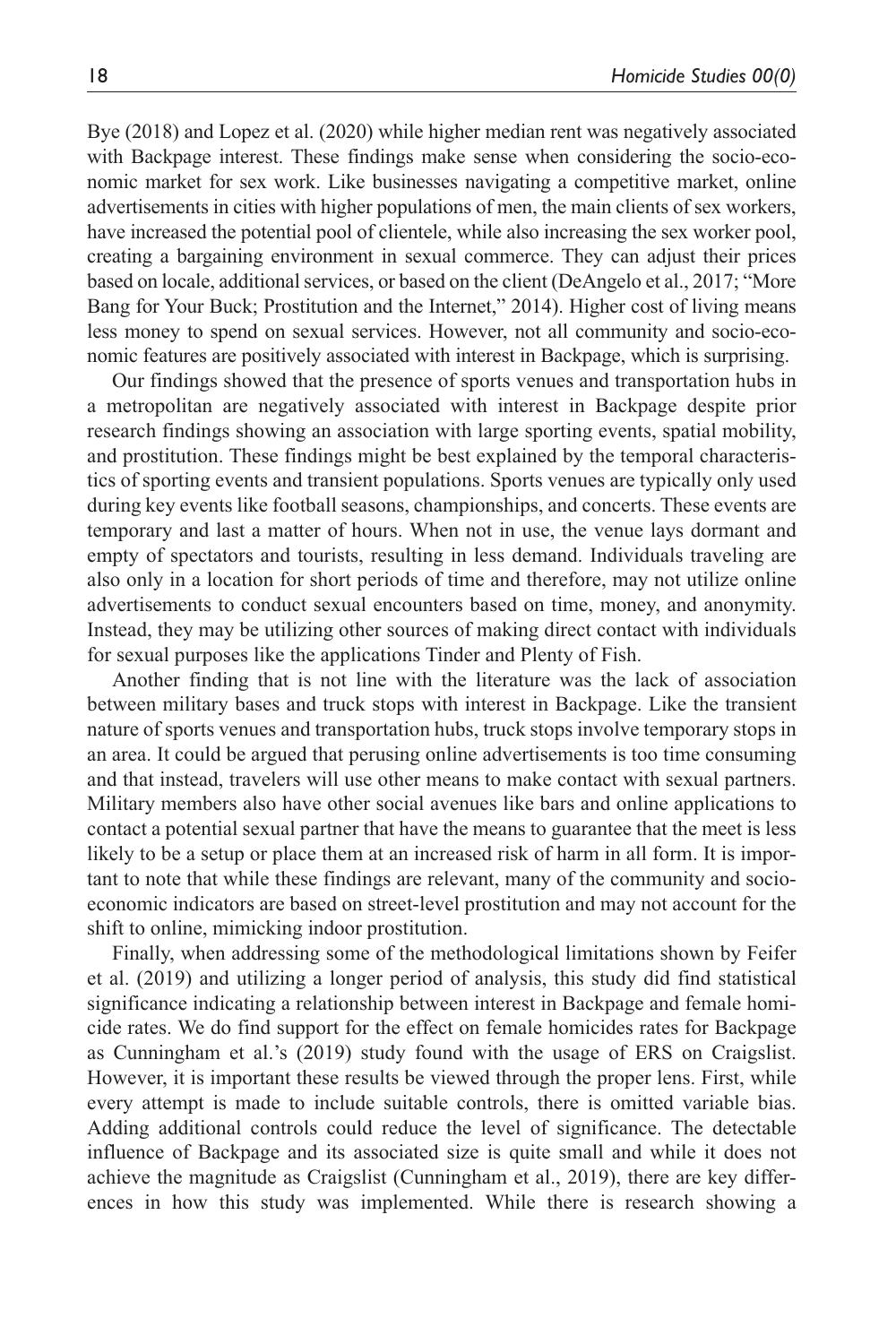relationship between advertising and website interest, adverts on Backpage are quite different from traditional advertising for political campaigns. With that said, in a study of approximately 2,000 counties in the United States over nine years (1999–2008) with access to Craigslist compared to counties without access, it was found that the use of online web advertisements led to a 17.58% increase in prostitution cases in these counties (Chan et al., 2019).

Online advertisement by sex workers has resulted in a shift in the sex work industry. While street level sex workers account for a small percentage of sex work, they have the highest risk of victimization and exploitation compared to sex workers participating in "indoor markets" like massage parlors and brothels (Macfarlane et al., 2017), albeit it is important to note that all sex workers face violence and exploitation through their course of profession (Farley, 2005; O'Doherty, 2011). However, our findings in combination with the findings of Cunningham et al. (2019), suggest that there is an association with decreasing female homicide rates and online advertisements. While we cannot explain this association directly, we would argue that Routine Activities Theory could explain the decreases we have found.

Routine Activities Theory (Cohen & Felson, 1979) posits that crime occurs when the following three factors exist at the same time: a motivated offender, a suitable target, and the lack of a capable guardian (Chon, 2016). Considering the danger of street prostitution, where all transactions occur in person and away from well lit, public areas, creating a suitable target for the motivated offender, the internet has offered sex workers the ability to increase their safety and security by giving them control of who they meet, when they meet them, and where they will meet prior to meeting the prospective clientele, removing the ease of access for making contact with a potential victim an offender had prior to the use of internet. Additionally, faster connections to the Internet along with the affordable access to smartphones allow sex workers to screen potential clients, establish clear boundaries, and access location tracking applications while increasing information sharing between sex workers establishing the guardian.

Despite the intent of FOSTA-SESTA and other anti-trafficking policy supporters in preventing online sexual exploitation (Peterson et al., 2019; Weitzer, 2019), when considering the business nature of the commercial sex market (Makin & Bye, 2018), there is a growing concern the market has shifted in a direction that is untraceable (Weitzer, 2019) or disaggregated to such an extent making data gathering complicated. As some scholars have warned, targeted enforcement measures, like FOSTA-SESTA and the resulting closure of these services, will result in displacement or diffusion (Finn & Stalans, 2016; Stalans & Finn, 2016), having unintended consequences resulting in more harm (Heil & Nichols, 2014). As Heil and Nichols (2014) offer, shutting down the web advertisement sites will not stop sex trafficking or violence. It will only shift it toward an unknown location, making it more difficult to investigate (from both a researcher and practitioner perspective). One of the primary ways that officers were able to track and identify sex trafficking and other illicit activities is through the visible, easy to access advertisements. The shift of the market to platforms behind paywalls and the lack of current, physical advertisements to identify victims make the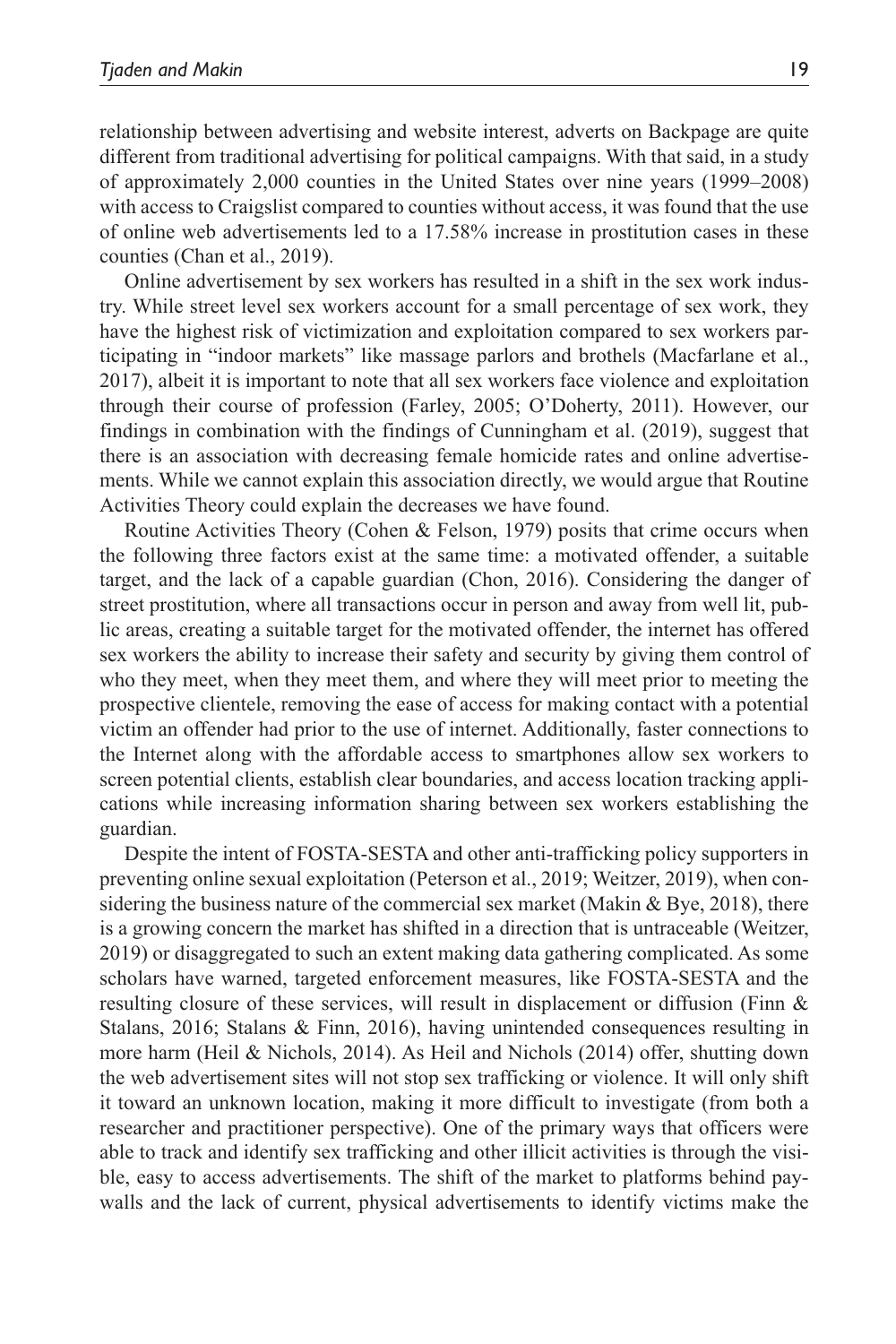investigation of sex trafficking nearly impossible. Additionally, at-present, academics and practitioners remain unable to speak to where the market diffused, nor measure the impact of FOSTA-SESTA on public health and safety. More importantly, it does not account for the unintended consequences for sex workers that has resulted from the loss of these marketing avenues.

# **Conclusion**

This article has contributed to the growing body of research studying the impact of online clearinghouses on sex worker safety by expanding on Cunningham et al.'s (2019) study. In consideration of the methodological limitations for replication caused by the shutdown of Craigslist's Erotic Review Section and the subsequent shutdown of Backpage.com, we established a proxy measurement for advertisements through the use of interest measures. Using interest in the website Backpage.com, which has been argued to be the successor to Craigslist, we identified that a displacement effect occurred with interest in Backpage significantly increasing upon the shutdown of Craigslist. By establishing this displacement, we conducted further analysis to examine what if any relationship existed between measure of interest in Backpage and homicide rates. Consistent with the findings of Cunningham et al. (2019), our results find a relationship between interest in Backpage and decreasing female homicide rates. However, it is important that given the limited research surrounding sex worker safety and the use of online services, future research should explore the relationship between these clearing houses and other types of victimization. There are other measures of safety for sex workers like sexual assault rates and physical assault rates that can be used to determine the influence of online erotic clearinghouses on safety. Relatedly, were these clearing houses associated with increases in instances of cyber harassment or cyberstalking? Expanding on our findings of interest, future research should be conducted on what drives interest in online sex advertisements and where the interest in Backpage diffused upon its shutdown. Every effort should be made to find and expand on predictors of interest levels for the purpose of finding the future online erotic clearinghouses and the impact they have on safety.

In addition to the empirical contributions of our study, our findings offer practical implications as related to policies targeting sex trafficking like FOSTA-SESTA. The passage of FOSTA-SESTA ultimately resulted in the shutdown of Backpage for the purpose of preventing human trafficking. Many sex workers have come forward using the findings of Cunningham et al. (2019) to argue why websites like Craigslist and Backpage should not be closed and more importantly, how safe it made them feel. Unfortunately, one of the difficulties in this field of research has been the result of the overlapping understanding of sex trafficking and prostitution that occurs. It is important to note that not all sex workers are victims of sex trafficking and willingly consent to take part in sex work for a variety of reasons. Because of this overlap, sex workers are often impacted by the policies designed to help and prevent sex trafficking victims. As a result, the effect of FOSTA-SESTA and similar policies has the potential to be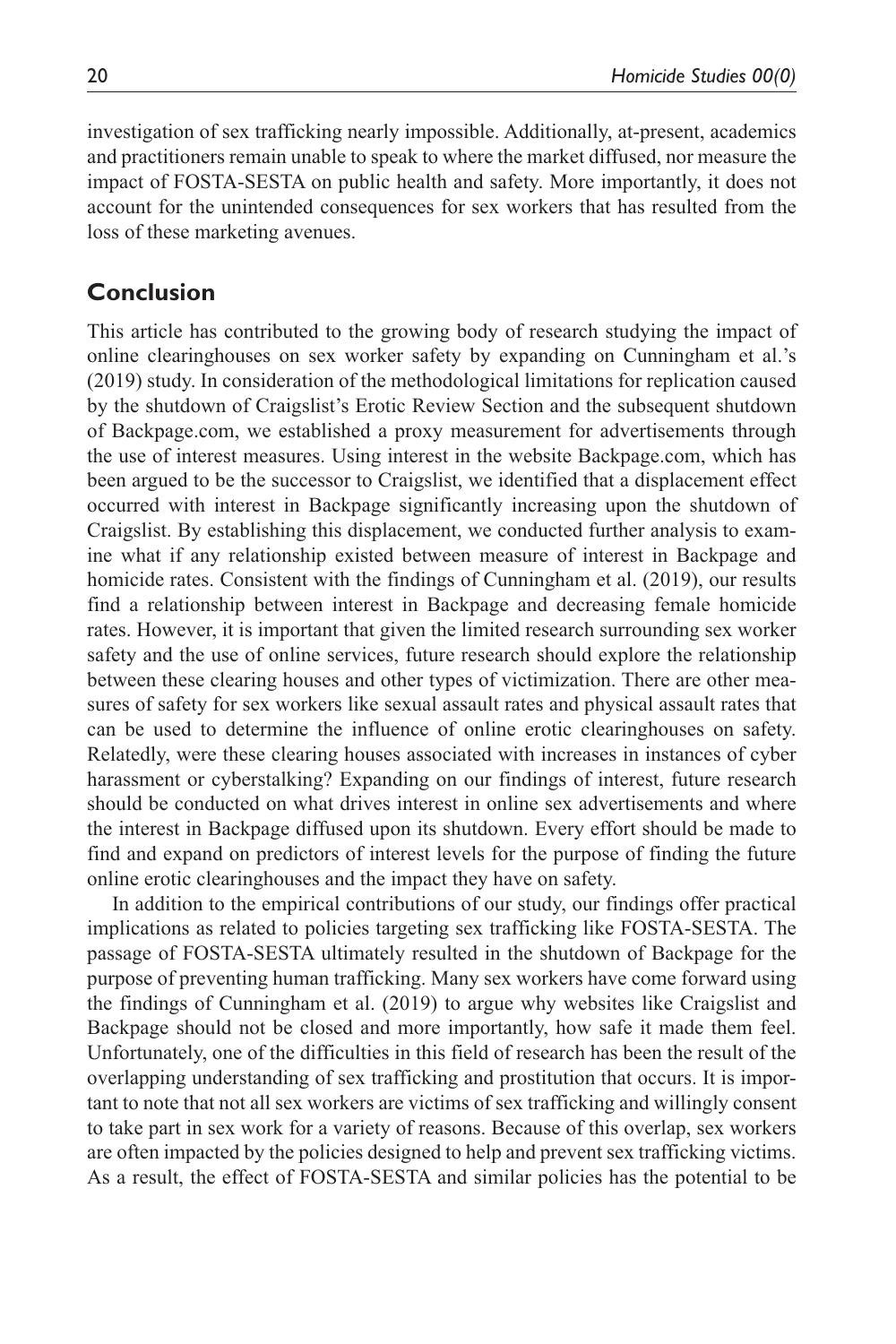profound on both sex workers and the community, resulting in a shift in sex worker risk practices to adjust for the shutdowns.

Our results reveal a shift in interest and website traffic to Backpage, and yet our knowledge on how the market adapted to the seizure of Backpage remains limited. As research continues to examine the impact of these websites and their replacements on society, it reaffirms the need to understand what drives interest in these websites, and to critically analyze how the market adapts, and how these adaptations influence public safety and public health more broadly.

### **Declaration of Conflicting Interests**

The author(s) declared no potential conflicts of interest with respect to the research, authorship, and/or publication of this article.

### **Funding**

The author(s) received no financial support for the research, authorship, and/or publication of this article.

# **ORCID iD**

Samantha L.N. Tjaden https://orcid.org/0000-0002-8922-0450

### **Note**

1. A decentralized market is a market, including virtual, in which the buyer and seller interact directly, essentially removing the middle party. Applications like Only Fans, Bumble, and Tinder are notable for their use in connecting with users virtually to obtain "hook-ups" directly (Brok, 2020; Swords et al., 2021), removing the need for a posting/web advertisement, which provided law enforcement the avenue to investigate. This makes it difficult for law enforcement to track and identify human trafficking victims and prevent harm.

### **References**

- Beckham, K., & Prohaska, A. (2012). Deviant men, prostitution, and the internet: A qualitative analysis of men who killed prostitutes whom they met online. *International Journal of Criminal Justice Sciences*, *7*(2), 635–648.
- Blunt, D., & Wolf, A. (2020). Erased: The impact of FOSTA-SESTA and the removal of Backpage on sex workers. *Anti-Trafficking Review*, *14*, 117–121.
- Brewer, D. D., Dudek, J. A., Potterat, J. J., Muth, S. Q., Roberts, J. M., Jr., & Woodhouse, D. E. (2006). Extent, trends, and perpetrators of prostitution-related homicide in the United States. *Journal of Forensic Sciences*, *51*(5), 1101–1108.
- Brok, T. (2020). You can see me naked (after the paywall): How OnlyFans transforms the online sex industry. *Masters of Media. Päivitetty*, *28*, 2020.
- Butchart, A., & Engström, K. (2002). Sex- and age- specific relations between economic development, economic inequality and homicide rates in people aged 0-24 years: A cross-sectional analysis. *Bulletin of the World Health Organization*, *80*, 797–805.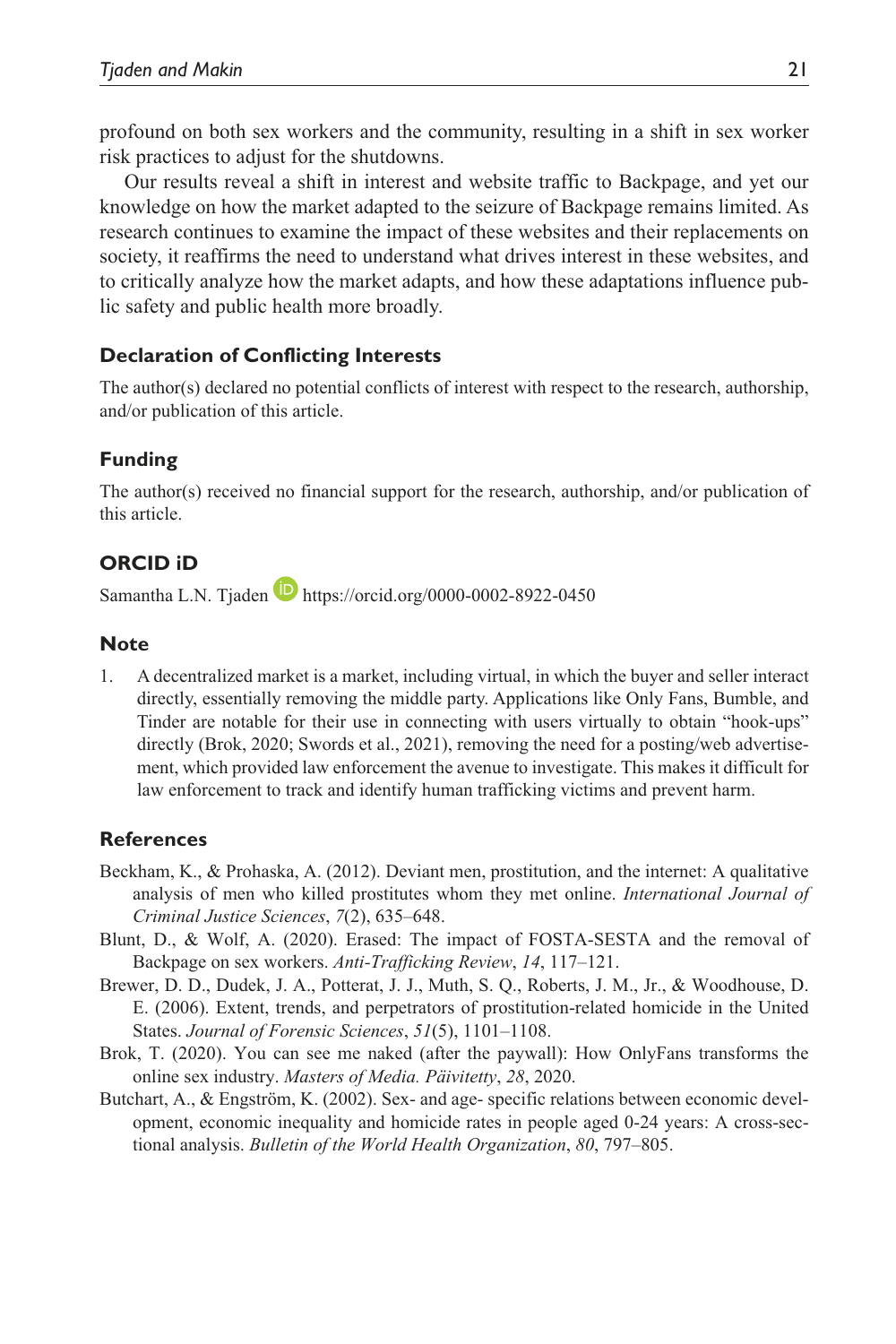- Carbone-Lopez, K., Slocum, L. A., & Kruttschnitt, C. (2016). "Police wouldn't give you no help": Female offenders on reporting sexual assault to police. *Violence Against Women*, *22*(3), 366–396.
- Chan, H. C. (Oliver), & Beauregard, E. (2019). Prostitute homicides: A 37-year exploratory study of the offender, victim, and offense characteristics. *Forensic Science International*, *294*, 196–203.
- Chan, J., Mojumder, P., & Ghose, A. (2019). The digital sin city: An empirical study of craigslist's impact on prostitution trends. *Information Systems Research*, *30*(1), 219–238.
- Chon, D. S. (2016). A spurious relationship of gender equality with female homicide victimization: A cross-national analysis. *Crime and Delinquency*, *62*(3), 397–419.
- Cohen, L. E., & Felson, M. (1979). Social change and crime rate trends: A routine activity approach. *American Sociological Review*, *44*, 588–608.
- Cooban, A. (2021). OnlyFans has boomed during lockdown. Users spent \$2.4 billion on the adult entertainment site in 2020, and 120 million people now use it. *Business Insider*.
- Cunningham, S., DeAngelo, G., & Tripp, J. (2017). Craigslist's effect on violence against women. *Baylor University and West Virginia University*. http://Gregoryjdeangelo.Com/ Workingpapers/Craigslist5.0.Pdf
- Cunningham, S., DeAngelo, G., & Tripp, J. (2019). Craigslist reduced violence against women. *Baylor University*.
- Cunningham, S., & Kendall, T. D. (2011). Prostitution 2.0: The changing face of sex work. *Journal of Urban Economics*, *69*, 273–287.
- Cunningham, S., Sanders, T., Platt, L., Grenfell, P., & Macioti, P. G. (2018). Sex work and occupational homicide: Analysis of a U.K. murder database. *Homicide Studies*, *22*(3), 321–338.
- Cunningham, S., & Shah, M. (2018). Decriminalizing indoor prostitution: Implications for sexual violence and public health. *The Review of Economic Studies*, *85*(3), 1683–1715.
- Dalla, R. L. (2002). Night moves: A qualitative investigation of street-level sex work. *Psychology of Women Quarterly*, *26*(1), 63–73.
- Dalton, R. (2012). Abolishing Child Sex Trafficking on the Internet: Imposing Criminal Culpability on Digital Facilitators. *U. Mem. L. Rev.*, *43*, 109.
- DeAngelo, G., Shapiro, J. N., Borowitz, J., Cafarella, M., Re, C., & Shiffmann, G. (2017). *Rational pricing in prostitution: Evidence from online sex ads* (Working Paper). University of Michigan.
- Decker, M. R., Pearson, E., Illangasekare, S. L., Clark, E., & Sherman, S. G. (2013). Violence against women in sex work and HIV risk implications differ qualitatively by perpetrator. *BMC Public Health*, *13*(1), 876.
- Delva, W., Richter, M., De Koker, P., Chersich, M., & Temmerman, M. (2011). Sex work during the 2010 FIFA World Cup: Results from a three-wave cross-sectional survey. *PLoS One*, *6*(12), e28363.
- Drukker, D. M. (2003). Testing for serial correlation in linear panel-data models. *The Stata Journal*, *3*(2), 168–177.
- Dwinell, J., & O'Ryan, J. (2015). Backpage spotlight; Prostitute's murder fuels AG's fight vs. Online sex ads. *Boston Herald (MA)*, *7*.
- Farley, M. (2005). Prostitution harms women even if indoors: Reply to Weitzer. *Violence Against Women*, *11*(7), 950–964.
- Farley, M., Franzblau, K., & Kennedy, M. A. (2014). Online prostitution and trafficking. *Albany Law Review*, *77*(3), 1039–1094.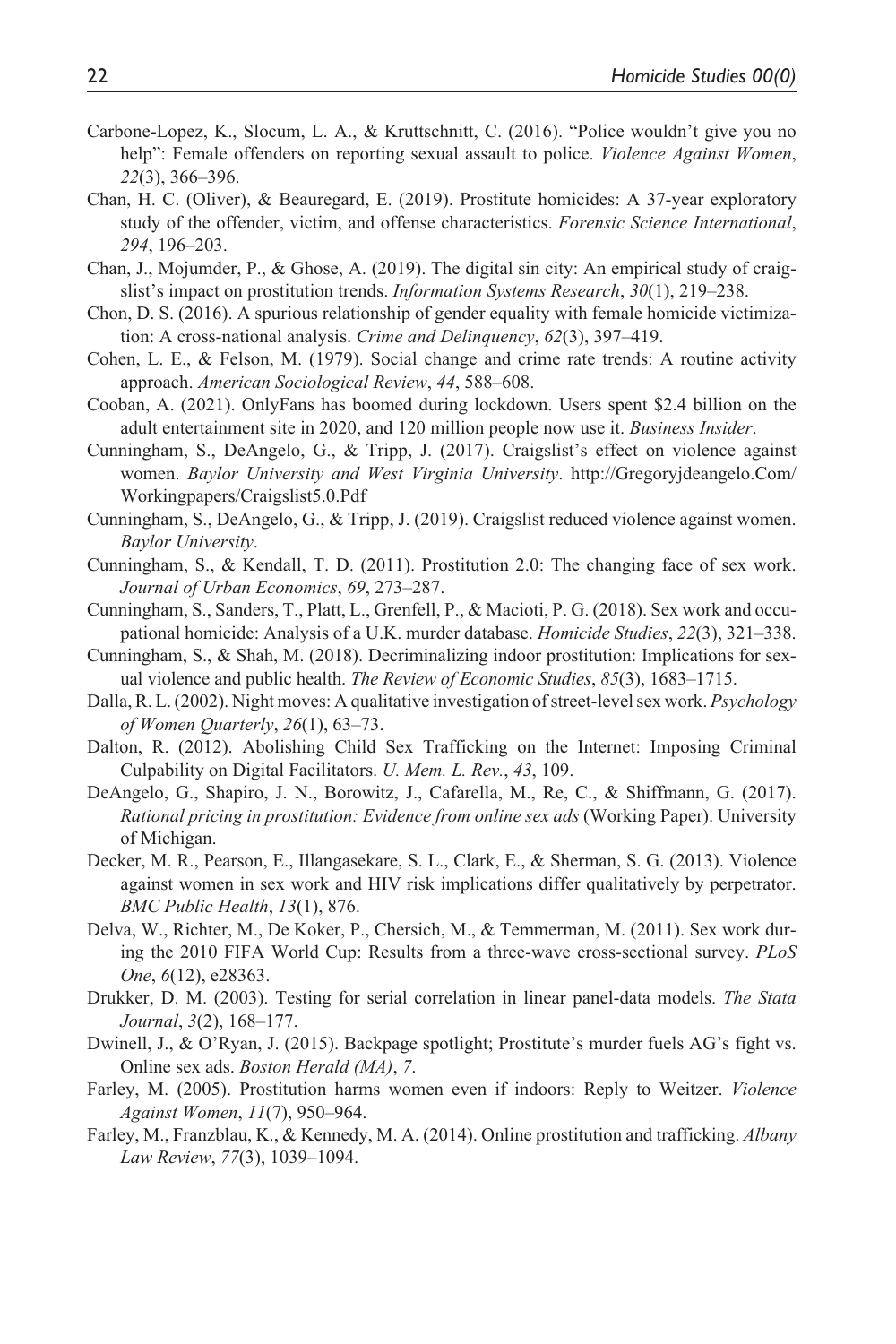- Farley, M., Golding, J. M., Matthews, E. S., Malamuth, N. M., & Jarrett, L. (2017). Comparing sex buyers with men who do not buy sex: New data on prostitution and trafficking. *Journal of Interpersonal Violence*, *32*(23), 3601–3625.
- Feifer, K., Raphael, J., & Yagci Sokat, K. (2019). Do prostitution advertisements reduce violence against women? A methodological examination of Cunningham, DeAngelo, and Tripp findings. *Dignity: A Journal on Sexual Exploitation and Violence*, *4*(3), 7.
- Finn, M. A., & Stalans, L. J. (2016). How targeted enforcement shapes marketing decisions of pimps: Evidence of displacement and innovation. *Victims & Offenders*, *11*(4), 578–599.
- Fox, J. A., & Zawitz, M. W. (1999). *Homicide trends in the United States*. US Department of Justice, Office of Justice Programs, Bureau of Justice.
- Fredericks, J. E. (2016). *Sex trafficking and the Super Bowl: A connection between major sporting events and human trafficking*. Unpublished Thesis, Mercyhurst University, Erie, Pennsylvania.
- Ham, J. (2011). *What's the cost of a rumour? A guide to sorting out the myths and the facts about sporting events and trafficking*. Global Alliance Against Traffick in Women.
- Hayes, V. (2010). Human trafficking for sexual exploitation at world sporting events. *Chi.-Kent L. Rev*, *85*, 1105.
- Haynie, D. L., & Armstrong, D. P. (2006). Race and gender-disaggregated homicide offending rates: Differences and similarities by victim-offender relations across cities. *Homicide Studies*, *10*(1), 3–32.
- Heil, E., & Nichols, A. (2014). Hot spot trafficking: A theoretical discussion of the potential problems associated with targeted policing and the eradication of sex trafficking in the United States. *Contemporary Justice Review*, *17*(4), 421–433.
- Henry, N., & Powell, A. (2016). Sexual violence in the digital age. *Social & Legal Studies*, *25*(4), 397–418.
- Hoechle, D. (2007). Robust standard errors for panel regressions with cross-sectional dependence. *The Stata Journal*, *7*(3), 281–312.
- Hollis, M. E. (2016). Social demographics of crime in a military community in the United States. *Crime Prevention & Community Safety*, *18*(2), 122.
- Housholder, E., Watson, B. R., & LoRusso, S. (2018). Does political advertising lead to online information seeking? A real-world test using google search data. *Journal of Broadcasting & Electronic Media*, *62*(2), 337–353.
- Howell, T. (2016). *The military advantage, 2016 edition: The military.*c*om guide to military and veterans benefits*. Naval Institute Press.
- Jones, A. (2015). Sex work in a digital era. *Sociology Compass*, *9*(7), 558–570.
- Judge, S. M. (2018). The effect of measures taken by Craigslist to screen online ads for commercial sex: Evidence from North Carolina. *Social Science Computer Review*, *36*(3), 296–310.
- Kaplan, J. (2018). Jacob Kaplan's concatenated files: Uniform Crime Reporting (UCR) program data: Supplementary homicide reports, 1976-2018. *V8*. https://www.openicpsr.org/ openicpsr/project/100699/version/V8/view
- Kellerman, A. (2018). Automated and autonomous self-moving/mobility. In A. Kellerman (Ed.), *Automated and autonomous spatial mobilities* (pp. 23–39). Edward Elgar Publishing.
- Kennedy, E. (2012). Predictive patterns of sex trafficking online. *Dietrich College Honors Theses*, 1–45.
- Kosloski, A. E., Bontrager-Ryon, S., & Roe-Sepowitz, D. (2017). Buying the girl next door: A study of solicitations for sex online. *Family & Intimate Partner Violence Quarterly*, *9*(4), 53–59.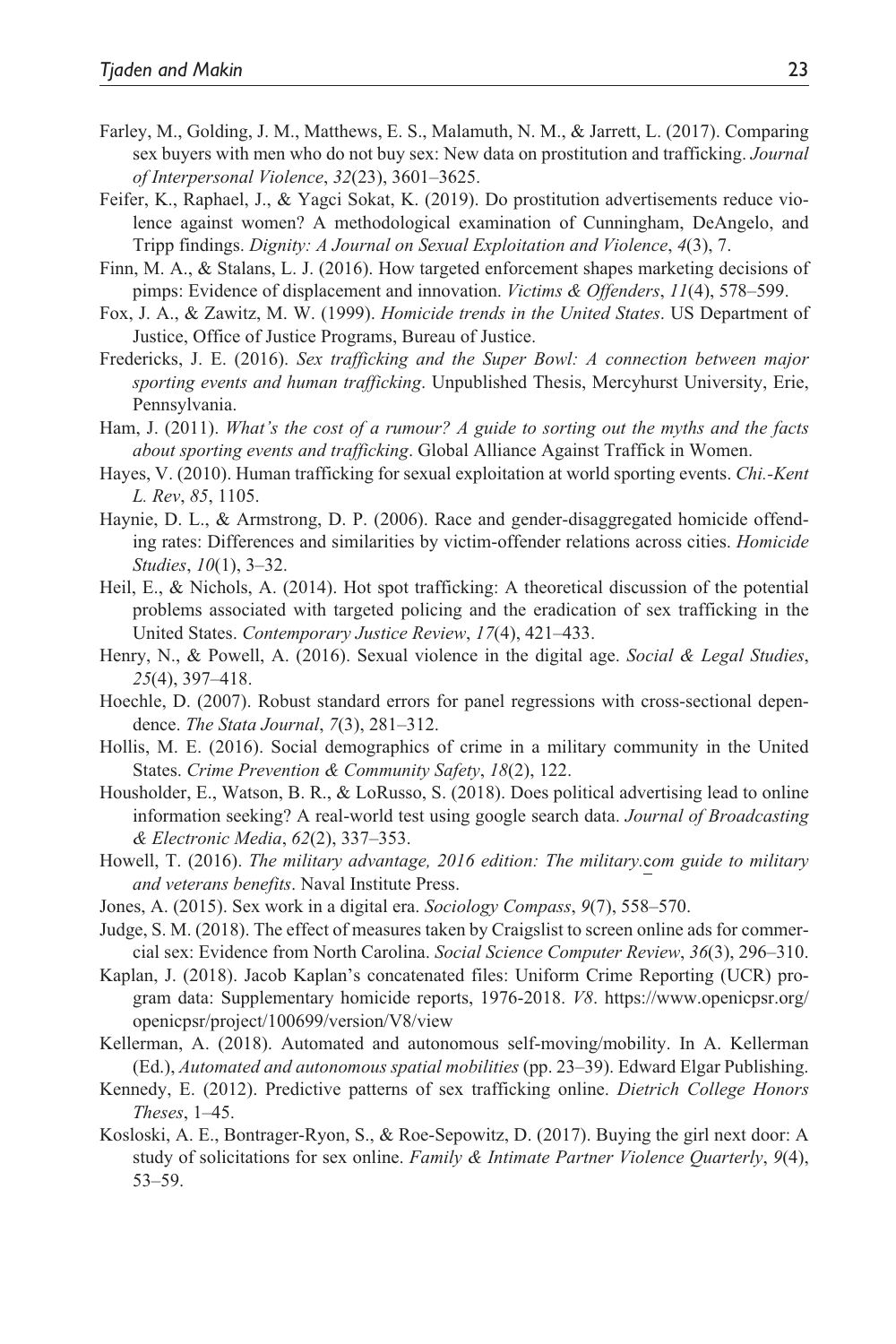- Kovandzic, T. V., Vieraitis, L. M., & Yeisley, M. R. (1998). The structural covariates of urban homicide: Reassessing the impact of income inequality and poverty in the Post-Reagan Era. *Criminology*, *36*(3), 569–600.
- Latonero, M. (2011). Human trafficking online: The role of social networking sites and online classifieds. *Available at SSRN 2045851*.
- Lee, M. R., & Stevenson, G. D. (2006). Gender-specific homicide offending in rural areas. *Homicide Studies*, *10*(1), 55–73.
- Lopez, J. J., Almquist, D., & Thomas, P. (2020). The geography of prostitution arrests in Virginia, USA, 2002–2013. *Crime Law and Social Change*, *73*(2), 133–157.
- Macfarlane, R. T., Fuller, C., Wakefield, C., & Brents, B. G. (2017). *Sex industry and sex workers in Nevada*. University of Nevada Las Vegas.
- Makatche, A. (2013). The commercial sexual exploitation of minors, the First Amendment, and freedom: Why backpage.com should be prevented from selling America's children for sex. *Fordham Urban Law Journal*, *41*(1), 227–263.
- Makin, D. A., & Bye, C. (2018). Commodification of flesh: Data visualization techniques and interest in the licit sex industry. *Deviant Behavior*, *39*(1), 46–63.
- Marcum, C., Sparks, E., Clevenger, S., & Sedlacek, J. (2019). Police department perceptions of the mobility and safety of online vs offline prostitutes: An exploratory study. *Policing: An International Journal*, *43*(1), 167–182.
- Miller, J. (1995). Gender and power on the streets: Street prostitution in the era of crack cocaine. *Journal of Contemporary Ethnography*, *23*(4), 427–452.
- Monroe, J. (2005). Women in street prostitution: The result of poverty and the brunt of inequity. *Journal of Poverty*, *9*(3), 69–88.
- Monto, M. A. (2004). Female prostitution, customers, and violence. *Violence Against Women*, *10*(2), 160–188.
- More Bang for Your Buck; Prostitution and the Internet. (2014, August 9). *The Economist*, *412*(8899), 16. Gale In Context: U.S. History.
- Murphy, L. S. (2010). Understanding the social and economic contexts surrounding women engaged in street-level prostitution. *Issues in Mental Health Nursing*, *31*(12), 775–784.
- Musto, J., Fehrenbacher, A. E., Hoefinger, H., Mai, N., Macioti, P. G., Bennachie, C., Giametta, C., & D'Adamo, K. (2021). Anti-trafficking in the time of FOSTA/SESTA: Networked moral gentrification and sexual humanitarian creep. *Social Science*, *10*(2), 58.
- Nhan, J., Bowen, K., & Bartula, A. (2020). A comparison of a public and private university of the effects of low-cost streaming services and income on movie piracy. *Technology and Society*, *60*, 101213.
- O'Brien, M. A. (2017). Free speech or slavery profiteering?: Solutions for policing online sextrafficking advertisement. *Vanderbilt Journal of Entertainment & Technology Law*, *20*(1), 289–317.
- O'Doherty, T. (2011). Victimization in off-street sex industry work. *Violence Against Women*, *17*(7), 944–963.
- Paloyo, A., Vance, C., & Vorell, M. (2014). Local determinants of crime: Do military bases matter? *Demographic Research*, *31*, 625–658.
- Peterson, M., Robinson, B., & Shih, E. (2019). The new virtual crackdown on sex workers' rights: Perspectives from the United States. *Anti-Trafficking Review*, *12*, 189–193.
- Petrosky, E., Blair, J. M., Betz, C. J., Fowler, K. A., Jack, S. P. D., & Lyons, B. H. (2017). Racial and ethnic differences in homicides of adult women and the role of intimate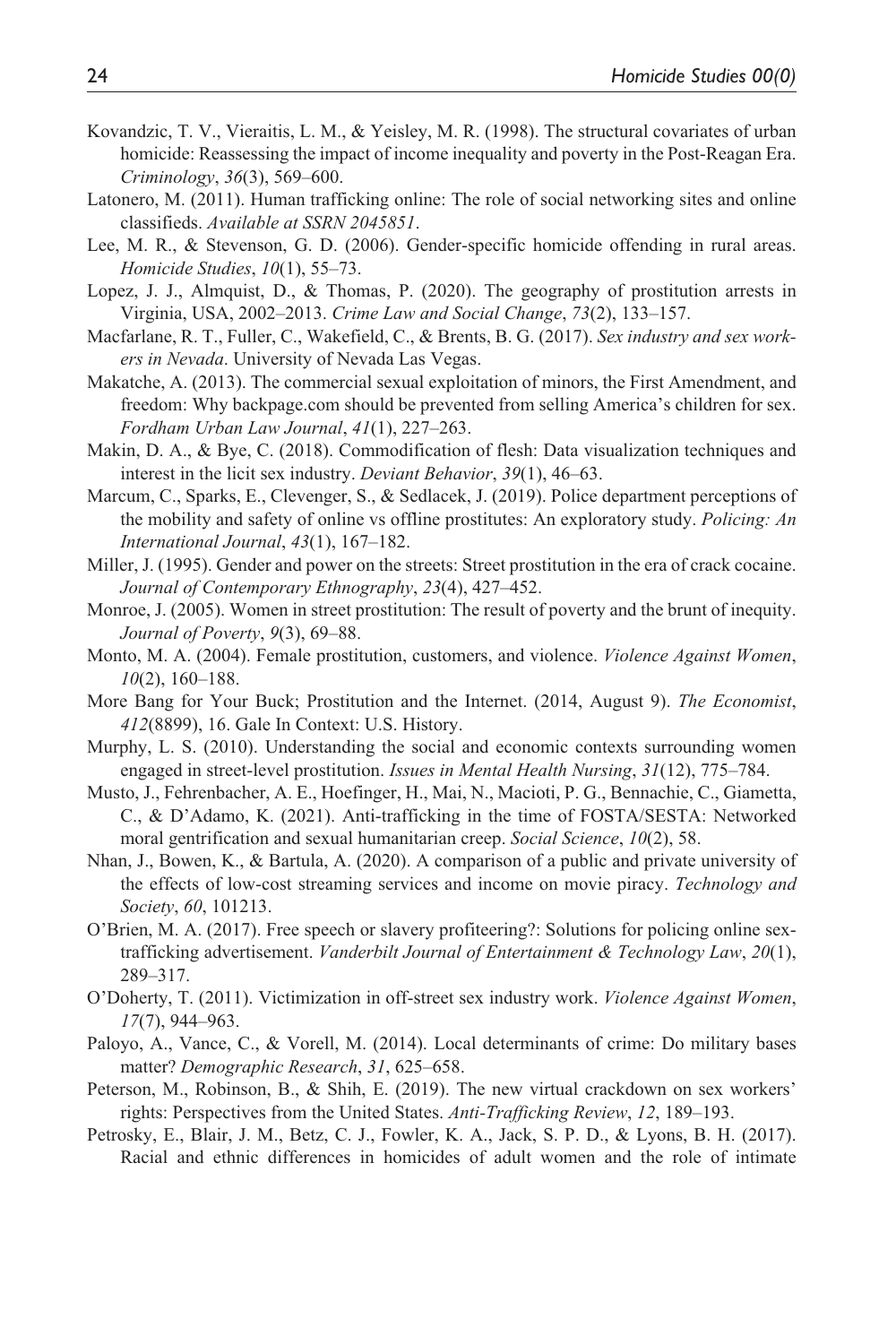partner violence - United States, 2003-2014. *MMWR Morbidity and Mortality Weekly Report*, *66*(28), 741–746.

- Pizarro, J. M., DeJong, C., & McGarrell, E. F. (2010). An examination of the covariates of female homicide victimization and offending. *Feminist Criminology*, *5*(1), 51–72.
- Potterat, J. J., Brewer, D. D., Muth, S. Q., Rothenberg, R. B., Woodhouse, D. E., Muth, J. B., Stites, H. K., & Brody, S. (2004). Mortality in a long-term open cohort of prostitute women. *American Journal of Epidemiology*, *159*(8), 778–785.
- Potterat, J. J., Woodhouse, D. E., Muth, J. B., & Muth, S. Q. (1990). Estimating the prevalence and career longevity of prostitute women. *Journal of Sex Research*, *27*(2), 233–243.
- Preston, J. (2009). US military will offer path to citizenship. *The New York Times*, 14.
- Quinet, K. (2011). Prostitutes as victims of serial homicide: Trends and case characteristics, 1970-2009. *Homicide Studies*, *15*(1), 74–100.
- Raphael, J., & Shapiro, D. L. (2004). Violence in indoor and outdoor prostitution venues. *Violence Against Women*, *10*(2), 126–139.
- Rizzo, L., Hao, H., Marker, D. A., & Sieber, W. K. (n.d.). *1. Background and overview*. American Statistical Association.
- Roe-Sepowitz, D., Bontrager Ryon, S., Hickle, K., Gallagher, J. M., & Hedberg, E. C. (2016). Invisible offenders: Estimating online sex customers. *Journal of Human Trafficking*, *2*(4), 272–280.
- Salfati, C. G., James, A. R., & Ferguson, L. (2008). Prostitute homicides: A descriptive study. *Journal of Interpersonal Violence*, *23*(4), 505–543.
- Salfati, C. G., & Sorochinski, M. (2019). MATCH: A new approach for differentiating & linking series of sex worker homicides and sexual assaults. *International Journal of Offender Therapy and Comparative Criminology*, *63*(9), 1794–1824.
- Schauer, E. J., & Wheaton, E. M. (2006). Sex trafficking into the United States: A literature review. *Criminal Justice Review*, *31*(2), 146–169.
- Sorochinski, M., & Salfati, C. G. (2019). Sex worker homicide series: Profiling the crime scene. *International Journal of Offender Therapy and Comparative Criminology*, *63*(9), 1776– 1793.
- Stalans, L. J., & Finn, M. A. (2016). Understanding how the internet facilitates crime and deviance. *Victims & Offenders*, *11*(4), 501–508.
- Steffensmeier, D., & Haynie, D. (2000a). Gender, structural disadvantage, and urban crime: Do macrosocial variables also explain female offending rates? *Criminology*, *38*(2), 403–438.
- Steffensmeier, D., & Haynie, D. L. (2000b). The structural sources of urban female violence in the United States: A macrosocial gender-disaggregated analysis of adult and juvenile homicide offending rates. *Homicide Studies*, *4*(2), 107–134.
- Stern, M. (2021). She quit being an ICU nurse to make six figures on OnlyFans: Allie Rae was working in the neonatal intensive care unit of a hospital, tending to sick babies. When they found her OnlyFans, they gave her an ultimatum: delete it or quit. *Daily Beast (New York)*, N.PAG.
- Swords, J., Laing, M., & Cook, I. R. (2021). Platforms, sex work and their interconnectedness. *Sexualities*. Advance online publication. https://doi.org/10.1177/13634607211023013
- Taylor, R., & Jasinski, J. L. (2011). Femicide and the feminist perspective. *Homicide Studies*, *15*(4), 341–362.
- Tripp, T., & McMahon-Howard, J. (2016). Perception vs. reality: The relationship between organized crime and human trafficking in metropolitan Atlanta. *American Journal of Criminal Justice*, *41*(4), 732–764.